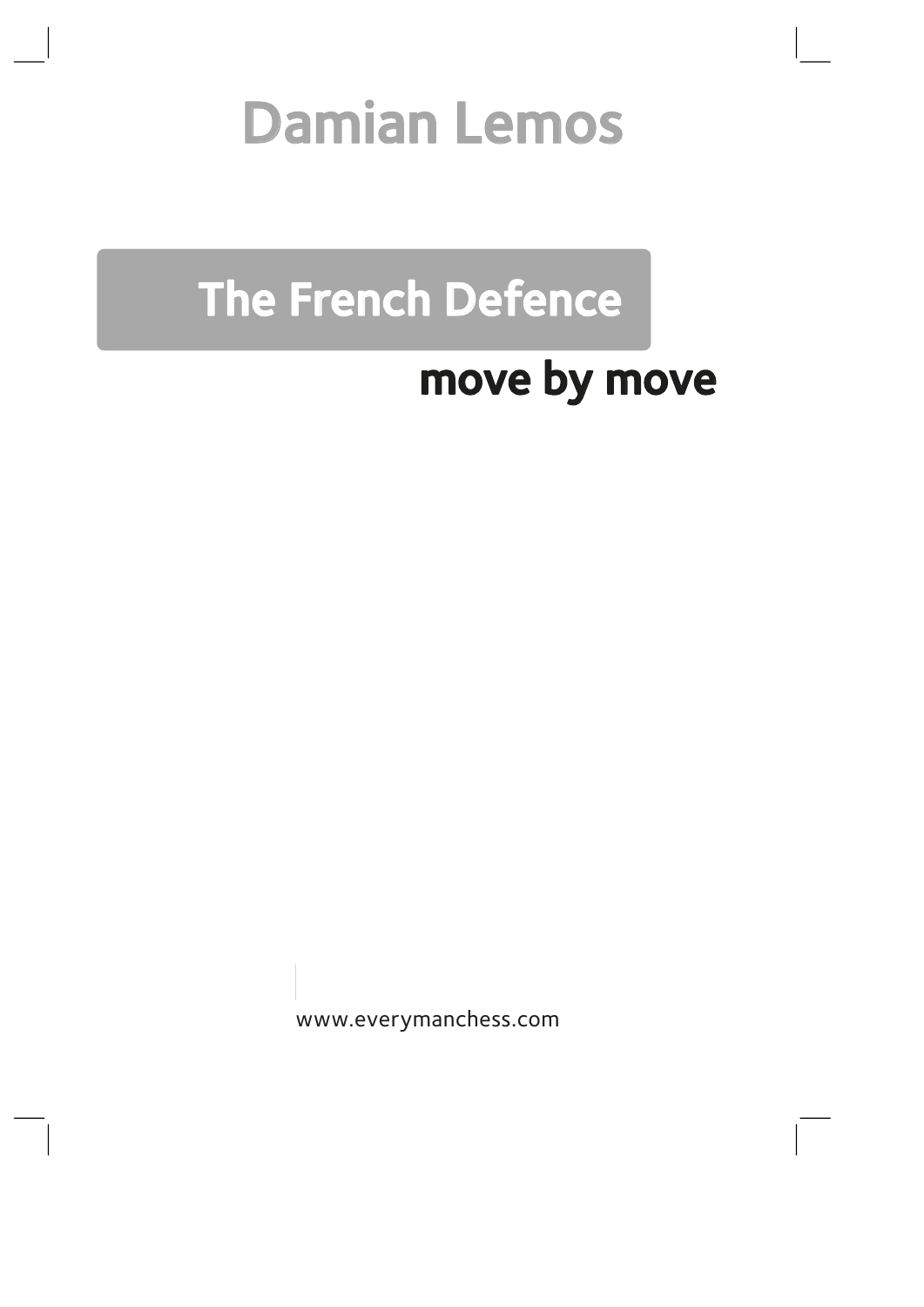### **About the Author**

**Damian Lemos** is a grandmaster from Argentina. He is a former Pan-American junior champion and was only 15 years old when he qualified for the international master title. He went on to become a grandmaster at 18. An active tournament player, he also trains students at ichess.net.

#### **Also by the Author:**

*Opening Repertoire: The Queen's Gambit Opening Repertoire: The Fianchetto System*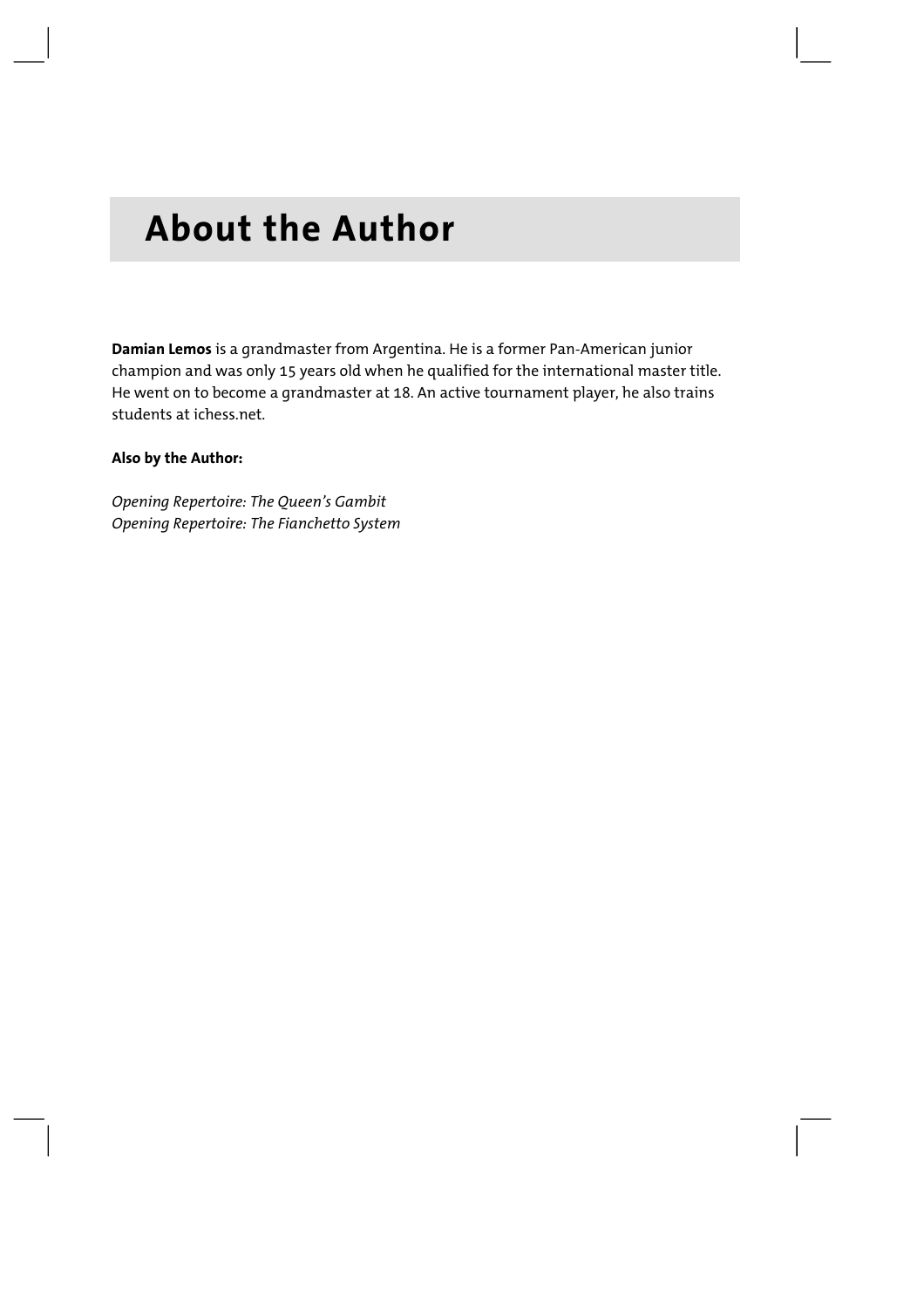## **Contents**

|               | About the Author                          | 3   |
|---------------|-------------------------------------------|-----|
|               | Preface                                   | 5   |
|               |                                           |     |
|               | 1 Unusual Lines                           | 7   |
| $\mathcal{L}$ | The Rubinstein Variation: 3 2c3 dxe4      | 24  |
| 3             | The Burn Variation: 3 ②c3 ②f6 4 ��g5 dxe4 | 54  |
| 4             | The Steinitz Variation: 3 2c3 2f6 4 e5    | 74  |
| 5.            | The Winawer Variation: 3 公c3 奠b4          | 138 |
| 6             | The Tarrasch Variation: 3 2d2             | 174 |
| 7             | The Exchange Variation: 3 exd5 exd5       | 218 |
| 8             | The Advance Variation: 3 e5               | 262 |
| 9             | The King's Indian Attack: 2 d3            | 322 |
|               |                                           |     |
|               | <b>Index of Variations</b>                | 344 |
|               | Index of Complete Games                   | 351 |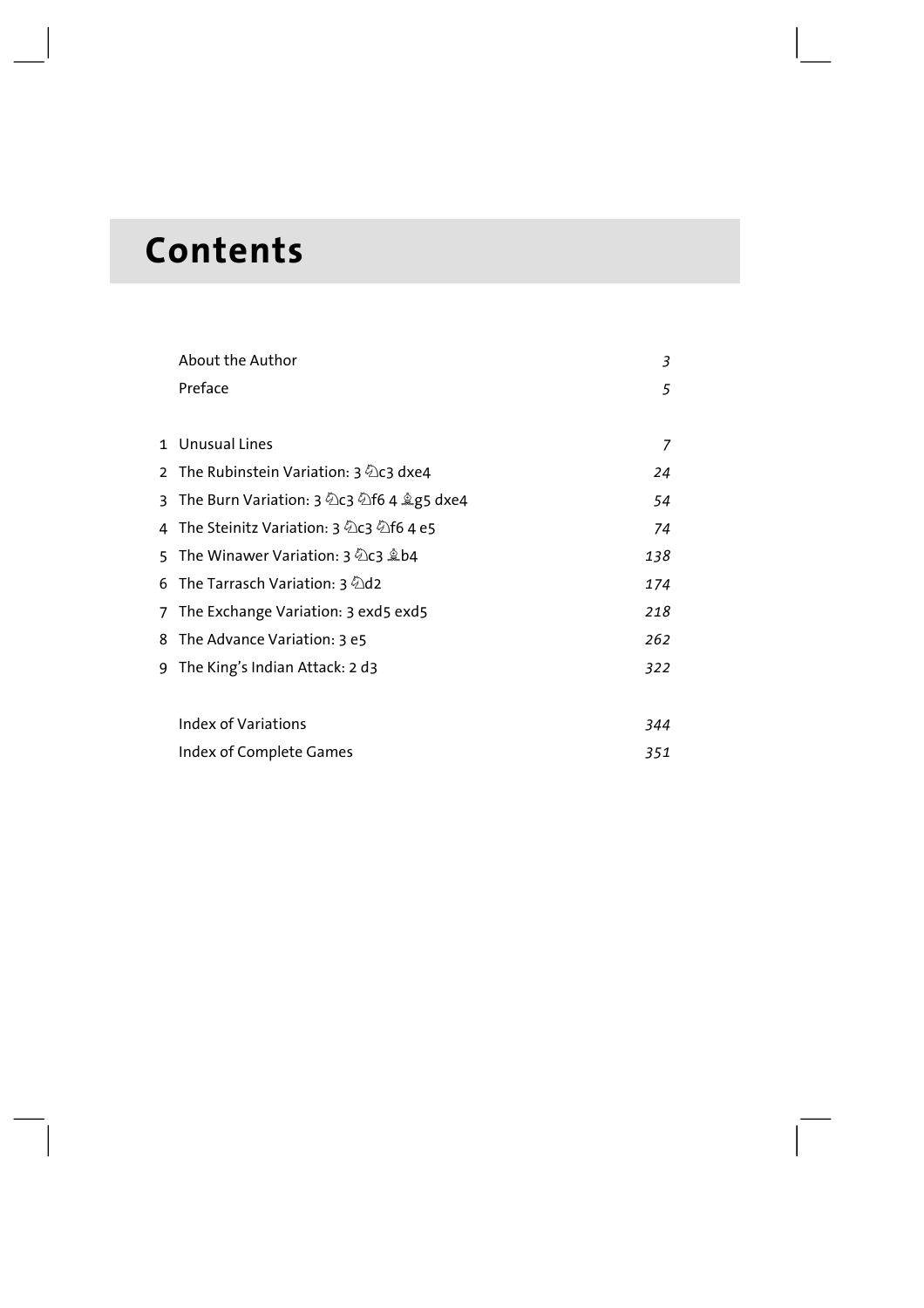### **Preface**

Discussing a complete defence for the black pieces is no easy task, and nowadays the large amount of theory out there makes it even harder. After writing my first two books, *Opening Repertoire: The Fianchetto System* and *Opening Repertoire: The Queen's Gambit*, Byron Jacobs at Everyman Chess suggested the French as a subject for another book. I decided to take on the challenge and the result is in your hands now.

Why the French? It is one of the most reliable ways for Black to meet 1 e4, a defence played by several world champions, and a tool that will help you improve not only in the opening phase, but also your positional and strategic chess understanding.

Unlike my previous two books, this work is in the Move by Move series and so is not a complete opening repertoire. That said, you will find many interesting ideas and will also be covered against White's main choices. My primary goal was to write a book that allows you to grasp the main ideas behind the French, to reach the middlegame with a solid foundation while not depending too much on "exact theory". For this reason the book is not a comprehensive coverage of all possible variations – this is impractical and would make the book enormous! Instead, the focus is on strategic plans, positional understanding and putting the reader to the test by having to answer questions during the games.

Throughout this project good use was made of *Stockfish 10*, along with *Mega Database 2020* and the *ChessBase* Online Database.

I must also acknowledge and thank Everyman Chess and Byron Jacobs for giving me the chance to write my first three books, as well as Alicia Paddon for her endless support.

> Damian Lemos, London, February 2021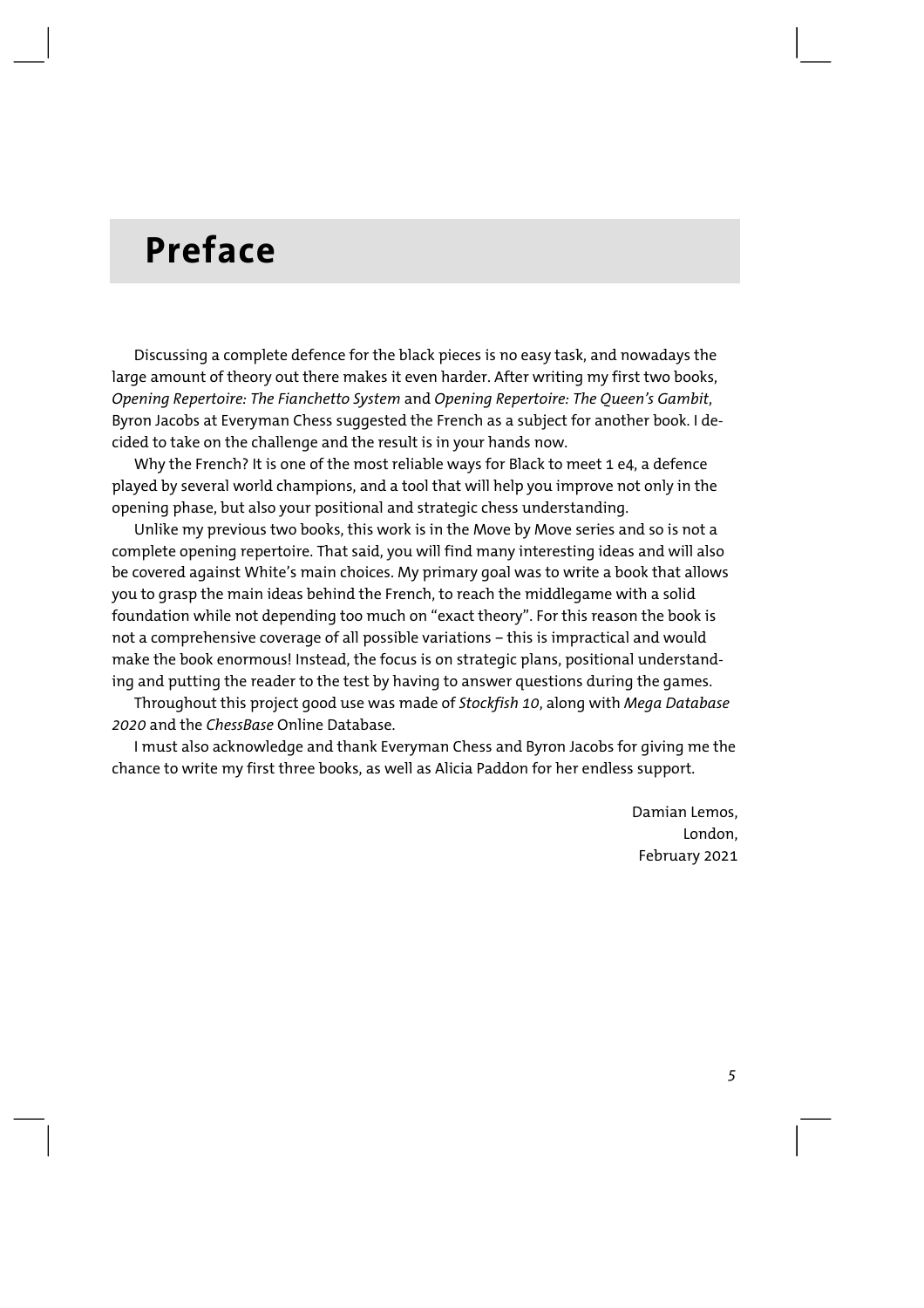### **Chapter Four The Steinitz Variation: 3 Ìc3 Ìf6 4 e5**

We now move on to the Steinitz Variation with 4 e5, which is the most popular move in this position. After the standard 4... $\triangle$ fd7 White has two main options, 5 f4 and 5  $\triangle$ ce2, which we will examine in turn.

> *Game 13*  **G.Kasparov-E.Bareev**  Novgorod 1997

#### **1 e4 e6 2 d4 d5 3 Ìc3 Ìf6 4 e5 Ìfd7 5 f4**

Adding extra support to the centre before developing the g1-knight. The immediate 5  $\hat{\mathbb{Z}}$ f3 transposes to the 2  $\hat{\mathbb{Z}}$ f3!? d5 3  $\hat{\mathbb{Z}}$ c3  $\hat{\mathbb{Z}}$ f6 4 e5  $\hat{\mathbb{Z}}$ fd7 5 d4 variation examined in Chapter One.

#### **5...c5 6 Ìf3 Ìc6 7 Íe3**

We have arrived at the main position of this system and Black has a big decision to make. Before mentioning moves for Black let's point out some key concepts: the e5-pawn gives White a considerable space advantage, especially on the kingside. On the other hand, Black has already attacked the centre with ...c7-c5 and can apply more pressure via ...f7-f6 or even ...g7-g5. However, Black needs to find a way eventually to improve the c8-bishop, otherwise it is usually a "bad" bishop, crashing into the pawn chain.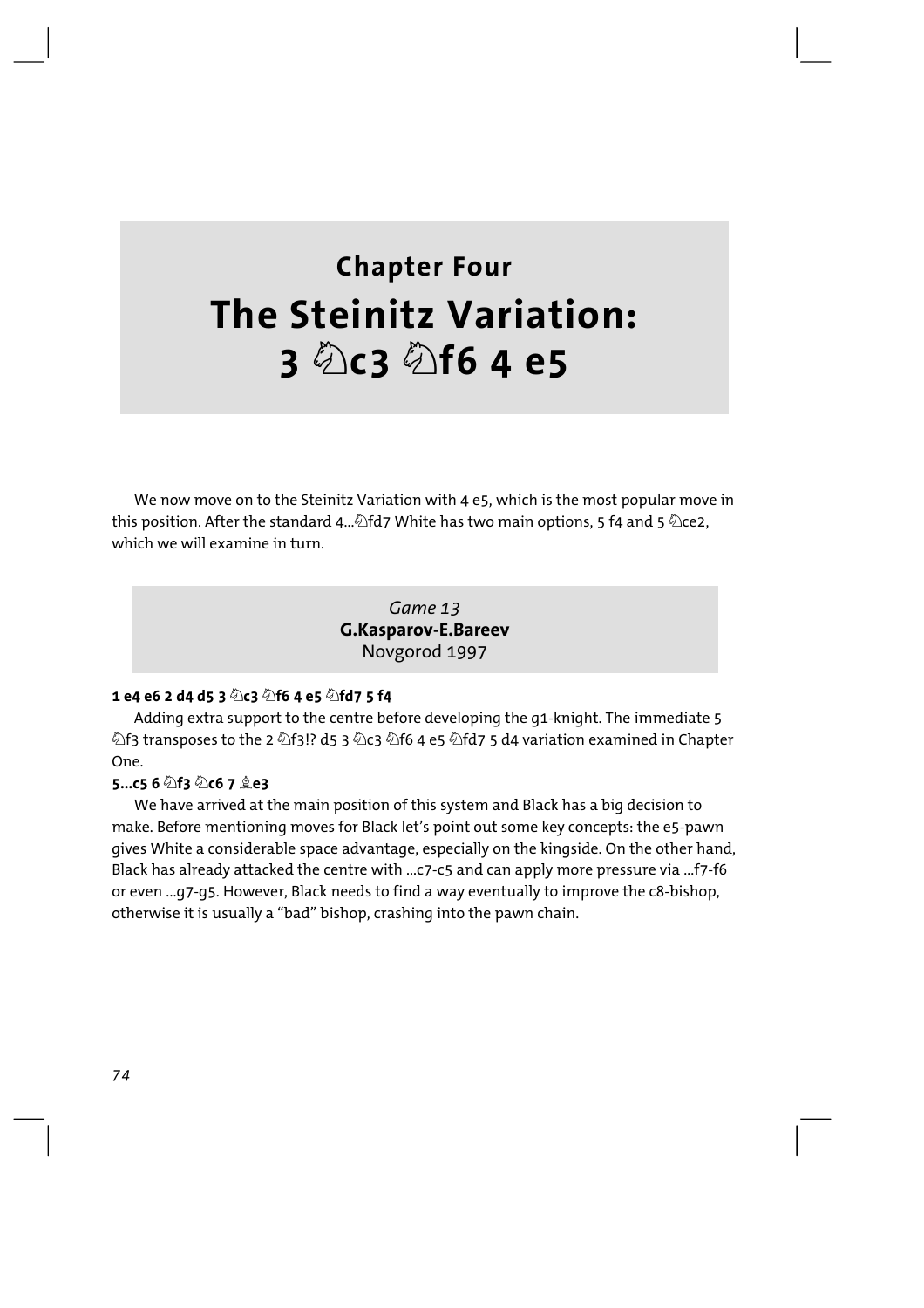

#### $7...cxda$

As we will study in subsequent games, Black has other ways of playing this position, notably 7... Le7 (Games 14-17) and 7... a6 followed by ... b7-b5 (Games 18-19).  $8\sqrt[6]{}$ xd4 $\angle$ c5

8... No 9 Wd2 Wyb2 10 Lb1 Wa3 is another critical variation that has been seen a lot in recent years. Black is probably doing okay, but I would prefer the White side which is easier to play. while Black needs to be accurate due to the lack of development.

#### 9 曾d2 盒xd4 10 盒xd4 ②xd4 11 曾xd4 曾b6

Black forces the queen trade and White will have to play energetically in order to keep the advantage.

#### 12 Wyb6

The main alternatives are 12 2b5 and 12 0-0-0.

#### $12 \ldots \hat{\mathcal{G}}$  xb6

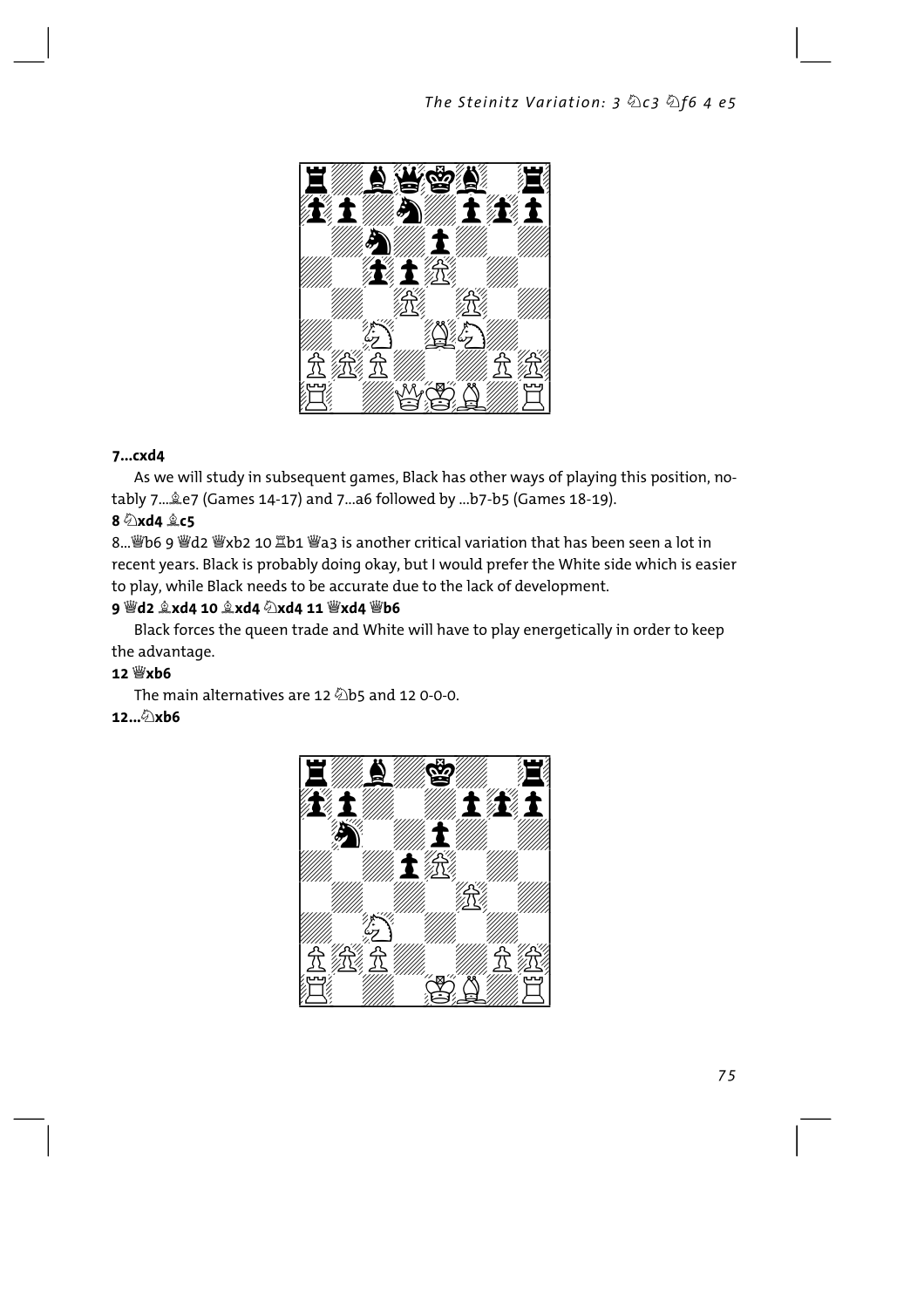White has a risk-free and long-term advantage in the endgame, due to more space and a stronger bishop arising from the dominance of the dark squares. Nevertheless, Black has an extremely solid position with possibilities to rupture with ...f7-f6 or ...g7-g5.

#### 13 a4!?

As we can usually appreciate in his games, Kasparov opts for active approaches. Now Black faces a difficult choice from the positional point of view: whether to allow a4-a5 or not.

Instead, 13 公b5 is seen more often; e.g. 13... ge7 14 0-0-0 皇d7 15 公d4 a6 16 曾b1 公c8?! 17 h4 (or 17 b3!?) 17...h5 18 Lh3 was M.Kobalia-U.Weisbuch, St. Petersburg 2009. Needless to say, the position is much easier to play for White.

#### 13…<sup>企</sup>e7

I'm not a big fan of fixing the pawn structure with 13...a5 since that leaves weaknesses on the queenside, such as the b5-square: 14 b3! (better than 14  $\&$ b5  $\&$ e7 15 b3 f6 16 exf6+ qxf6 17 宫d2 盒d7 18 置e1, as in Kir.Georgiev-M.Gurevich, Manila Interzonal 1990, since af-21 f5) 14... 盒d7 15 0-0-0 f6 16 exf6 qxf6 17 盒e2, preparing 盒f3 followed by Ihe1, when Black's centre is vulnerable. It is worth noticing how White's bishop does a great job on f3 preventing any counterplay on the q-file.

#### 14 a5 2d7 15 \$d2

It makes a lot of sense for White to keep the king in the centre, especially when there are no queens on board. White can also consider:

slight edge, though Black is close to equalizing especially if the freeing ...e6-e5 is achieved.

b) 15 h4 stops Black main reaction of ... $q7 - q5$ . A possible continuation is 15... $\&$ b8 16 置h3 公c6 17 置q3 q6 18 金d2 and White position looks better, although again Black's position will be a tough nut to crack.

#### 15...g5 16 g3 gxf4 17 gxf4 f6 18 g1

Development is more relevant than material! This move puts Black to the test, whereas capturing on f6 helps Black get his pieces out: 18 exf6+  $\triangle$ xf6 19  $\triangle$ d3  $\triangle$ d7 20  $\triangle$ e2  $\triangle$ hg8 21 Ing1 \$d6 22 c3 and a draw was agreed in N.Short-J.Timman, Novgorod 1995.

#### 18...fxe5

He cannot afford a passive move like 18... f7, as after 19 If e1! Black is, believe it or not, defenceless against White's threats; e.g. 19...a6 (or 19... g8 20 Exq8 @xq8 21 2b5) 20 ②xd5 exd5 21 e6+ 술f8 22 b4!? (even stronger than capturing on d7) 22...۞b8 23 e7+ 술e8 24 gd3 2c6 25 骂q7 f5 26 ge2 h5 27 gxh5+ and wins.

#### 

If 19 fxe5 公xe5 20 lq7+ 샿f6 21 lc7 오d7 22 lkb7 오c6 Black has better placed pieces in the upcoming endgame.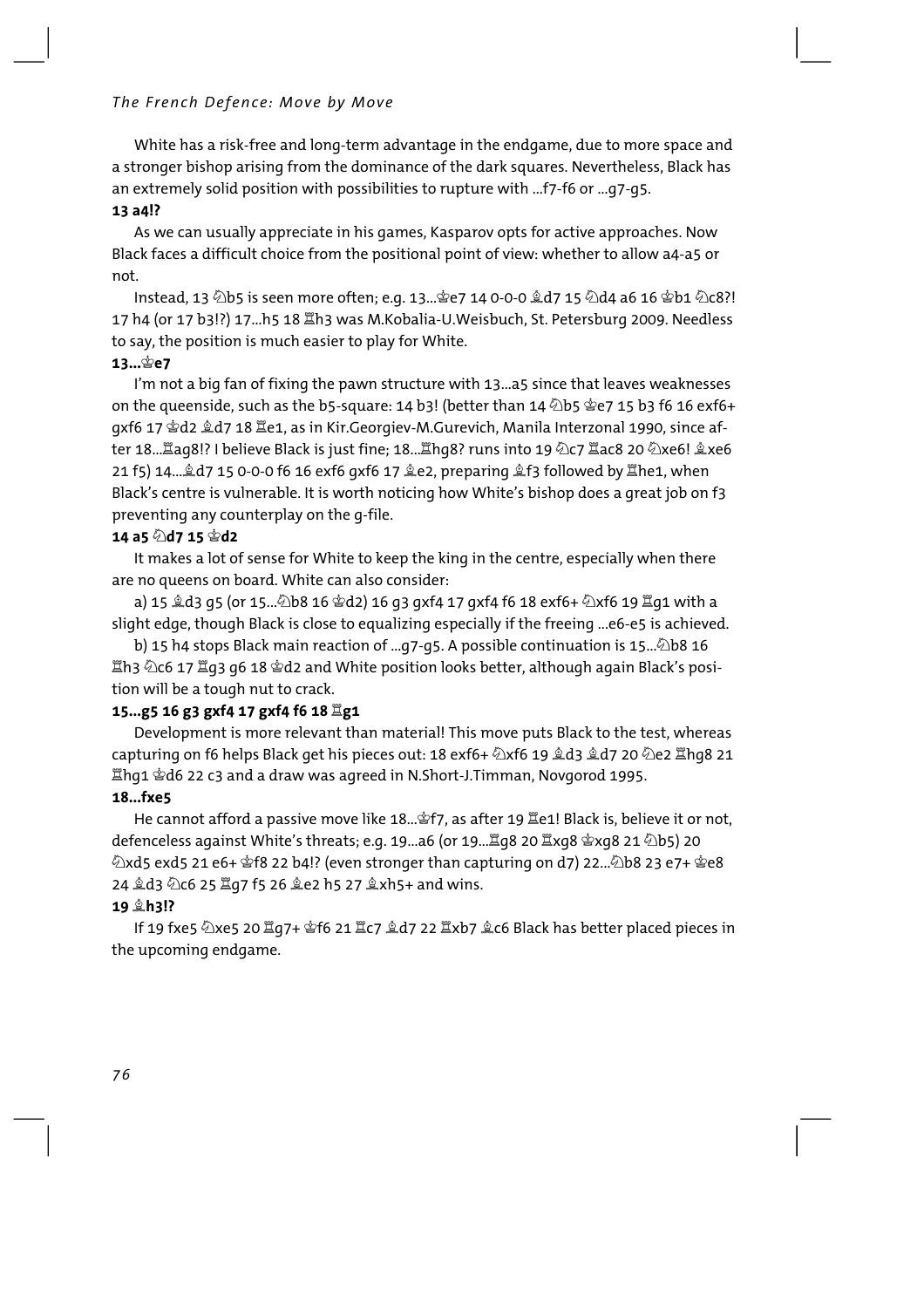

#### 19...exf4

If 19...a6 20 ലae1 e4 21 ലீg7+ \$d6 22 \$e3, despite the engines assessing this position as equal, it is clear that White has much better practical chances due to his development advantage and piece play.

Question: How should White play if Black closes up the position with 19...e4 -?

Answer: In that case, White would play 20 2b5! (instead, 20 1g7+ 雪f6 21 1gq1 2f8 followed by ... 2q6 is far from clear) 20...a6 (or 20... 2f6 21 2c7 国b8 22 罝q7+ 含f8 23 罝aq1 with both 24... h5 and 24... e8 with 25 f5!, obtaining a powerful initiative.

#### 20 ae1 2f8 ?!

Bareev decides to return the pawns to neutralize White's initiative but does not succeed in his desires. It was better to hang tough with 20...公f6 21 罝g7+ 會f8 (21...會d6 22 罝f7 ©e8 23 Ic5 b6 24 axb6 axb6 25 Ic6 Iq8, which the engines regard as equal.

#### 21 2xd5+ \$d6 22 2xf4 e5 23 里g3!?

Kasparov makes the most of his development and the black king's position. The simple 23 gxc8 gxc8 24 公d3 公q6 25 ge4 also looks much more comfortable for White.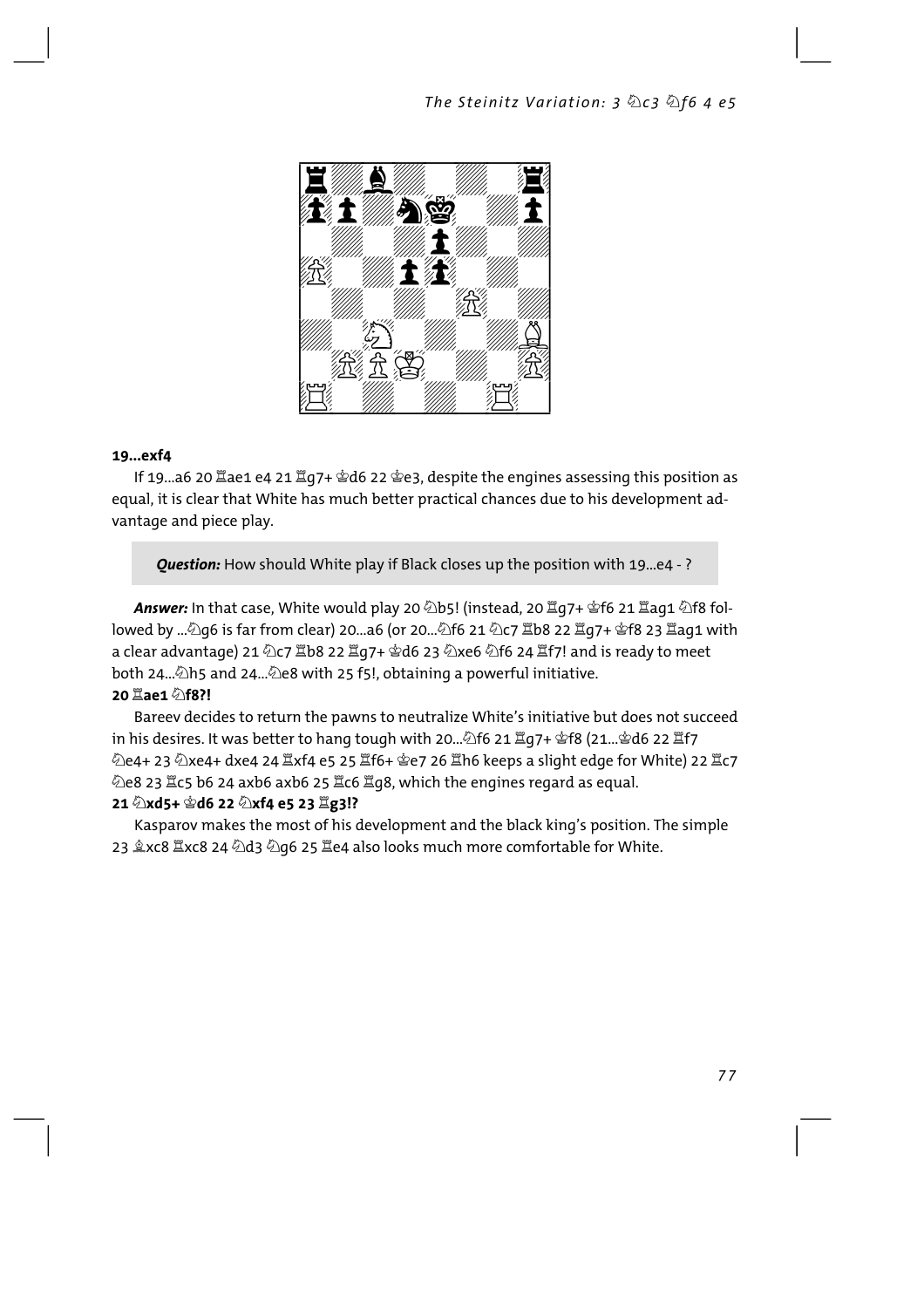

#### 23... &xh3

If 23...exf4 then 24 骂d3+ 金c7 25 骂e7+ 盒d7 (or 25... ab8 26 骂e8! ②q6 27 骂xh8 ②xh8 28 置d8 and wins; note that White has to be careful too: 26 置d8? ②g6! throws all his advantage away) 26  $\&$ xd7  $\&$ g6 27  $\&$ e4 is better for White.

#### 24 国d3+ 含c6 25 耳c3+ 含d6 26 公xh3 耳g8

Black's problems are not over after 26... 296 27 295 either.

#### 

30... Exh2 31 Ef3+ 含q4 32 Ef7 wins. Black's pieces lack coordination, the seventh rank is falling apart, and there is the small issue of mating nets.

#### 31 lb3 lb8 32 a6 b5 33 0e7+ \$f6 34 0c6 lb6 35 0xe5 h5

Black is putting up a solid resistance. If now 36 h4? then 36... If5 37 @f3 Ixa6 equalizes. 36 2d3 Ixh2 37 2b4 宫g5 38 If3 2g6 39 If7 Ih4 40 c3



#### 40... Lxb4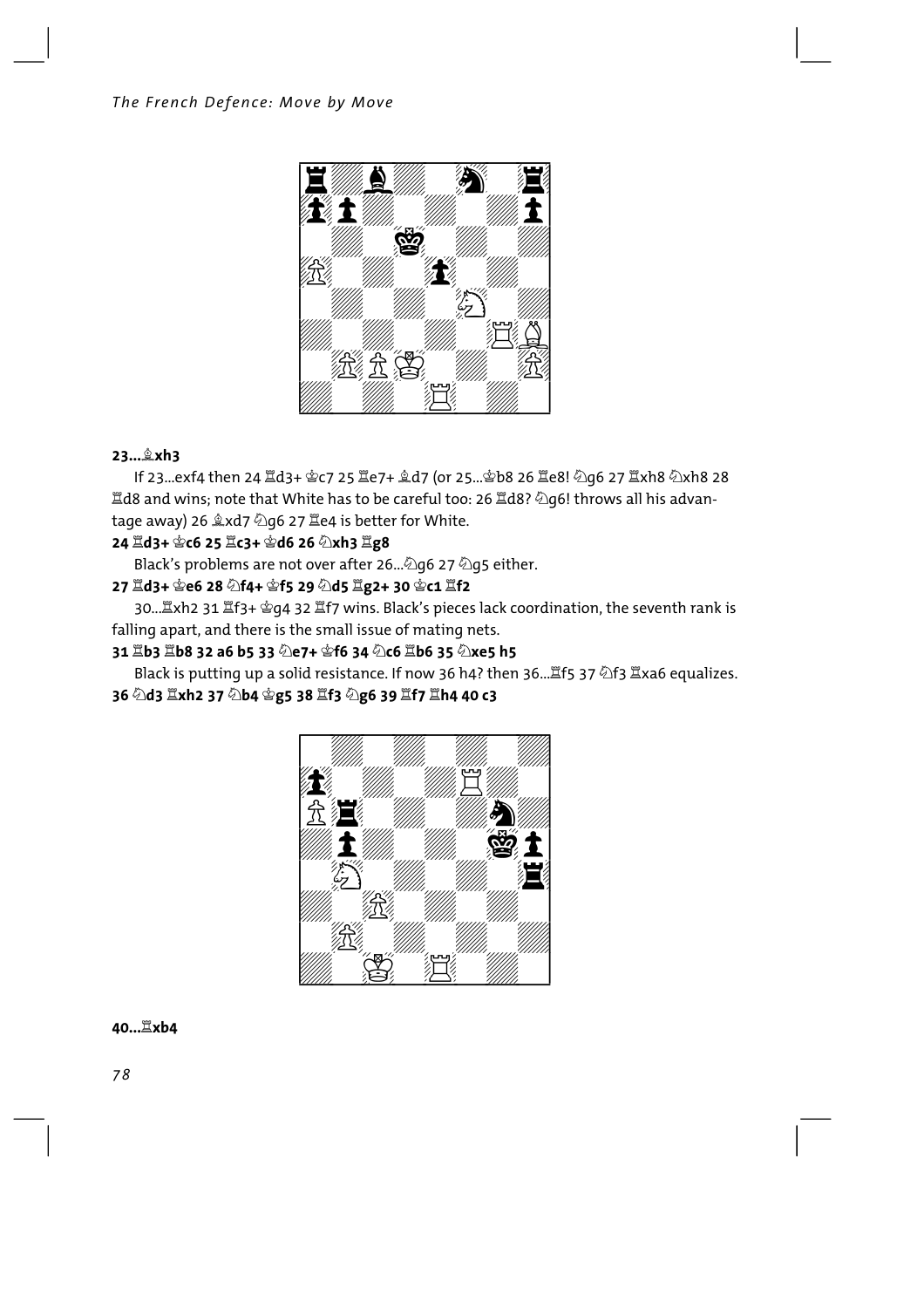Black has to eliminate the potential passed a6-pawn before it is too late:

#### 48 37хаб?

There was no hurry to take the a-pawn. Instead, 48 b3 国b2 49 曾d4 置xb3 50 曾c5 is a winning line according to Stockfish.

#### 

Black's counterplay can't be underestimated. Ideally, Black will get the b4-pawn in exchange for the h2-pawn, when the endgame should be drawn with accurate play.

#### 54 gh1 gh4 55 솧d6?!

According to Stockfish White's only winning move is 55 LB8, but it extremely complicated to analyse the outcome of this variation: 55... @ q5 56 b5 @ f4 (or 56... 2f4+ 57 @ d6) 57 ଞq8! (the immediate 57 b6 leads to a draw; e.g. 57...샿f3 58 b7 ଞH7 59 含f5 ۞e7+ 60 含q5 ②c6 61 耳c8 耳xb7 62 耳xc6 耳b5+ 63 \$q6 \$q2 64 耳a1 h1N!) 57…②e5 (or 57…耳h6 58 耳xh2!) 58 骂q2 ②q4 59 骂b2, only then followed by b5-b6 etc.

#### 55... 2f4 56 耳f5 2h5!

Black threatens to play both ②q3 and axb4 just in time.

#### 57 耳f2 耳xb4 58 耳fxh2 耳b5



Bareev has achieved his objective and should draw, but we know the game is never finished until the scoresheets are signed! Kasparov is going to play on for a while.

#### 66  $\Xi$ a2+ 샿h3 67  $\Xi$ d2  $\Xi$ e5+ 68 샿f6  $\Xi$ e3 69 샿f5 ۞e2 70  $\Xi$ b2 샿h2

I have to say this for the e2-knight, it is doing a great job stopping White king from getting any closer.

#### 71 骂g7 骂e8 72 骂g6 骂e3?

Bareev blunders at the last. The only move was 72... \$h3.

#### 73 罩e6! 1-0

After 73... Lace 74 \$xe6 wins the knight due to the pin along the second rank.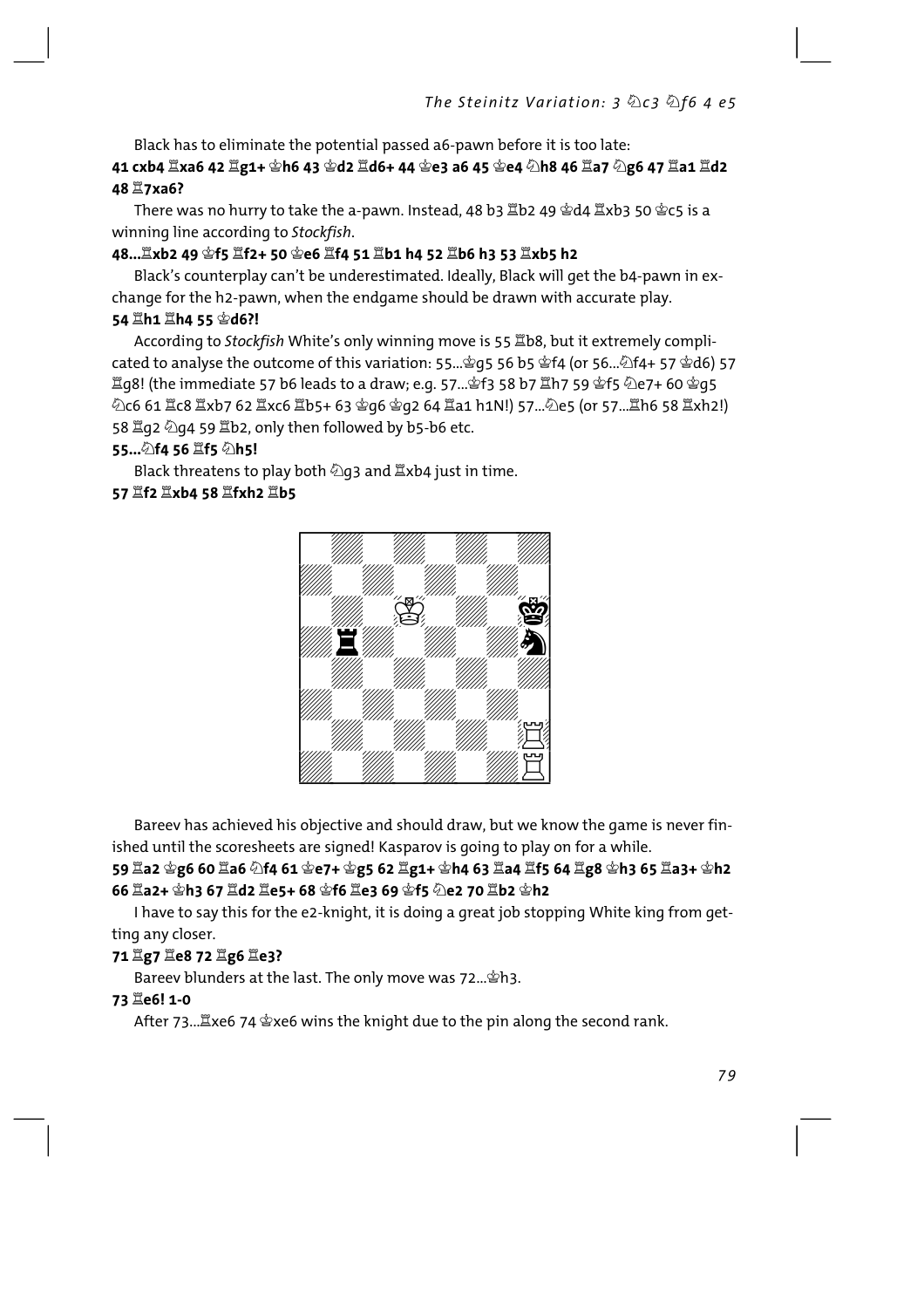#### Game 14 J.Cuenca Jimenez-J.Cori Iberoamerican Championship, Linares 2019

#### 1 e4 e6 2 d4 d5 3 0c3 0f6 4 e5 0fd7 5 f4 c5 6 0f3 0c6 7 e8 e3 e7

I started paying attention to 7.... e7 after Carlsen played it against Karjakin back in 2010, a game which you will of course find in this book as well!  $S \cong A$ 

An alternative is 8 a3!?, which is featured in Game 17.

#### $8.0 - 0.$



#### $9$  dxc5

The developing 9  $2e2$  and 9  $2d3$  are examined in the next two games.

Before considering the main lines let's take a look at a key concept in this variation: 9 0-0-0 is strongly met by 9...c4!. This is the natural reaction, especially when White castles queenside. Black is ready to play ...b7-b5 even if the pawn is lost: opening lines on the queenside is all that matters. As we can see from the following continuation, Black's attack is much faster: 10 f5 b5 (White is already in trouble) 11  $\&$ xb5? (capturing the b-pawn is probably the last thing White should do in this position; however, alternatives are little better: 11 a3 b4 12 axb4  $\&$ xb4 and ... \add as is unstoppable; or 11 f6 qxf6 12  $\&$ h6 fxe5 13 \$xf8 \$xf8 14 dxe5 \&dxe5 15 \&xe5 \&xe5 and Black's position speaks for itself; or 11 fxe6 fxe6 12 @q5 b4 13 @e2 c3 14 bxc3 @b6! and the engines give Black a plus seven advantage, which should give us a pretty good idea of how powerful the attack is) 11... Eb8 12 ②c3 *Wb*6 13 b3 *Wa5* and Black is winning.

#### $9...$  xc5!?

An ambitious recapture. After 9... 2xc5 10 0-0-0 White usually gets a favourable endgame after trades in the centre: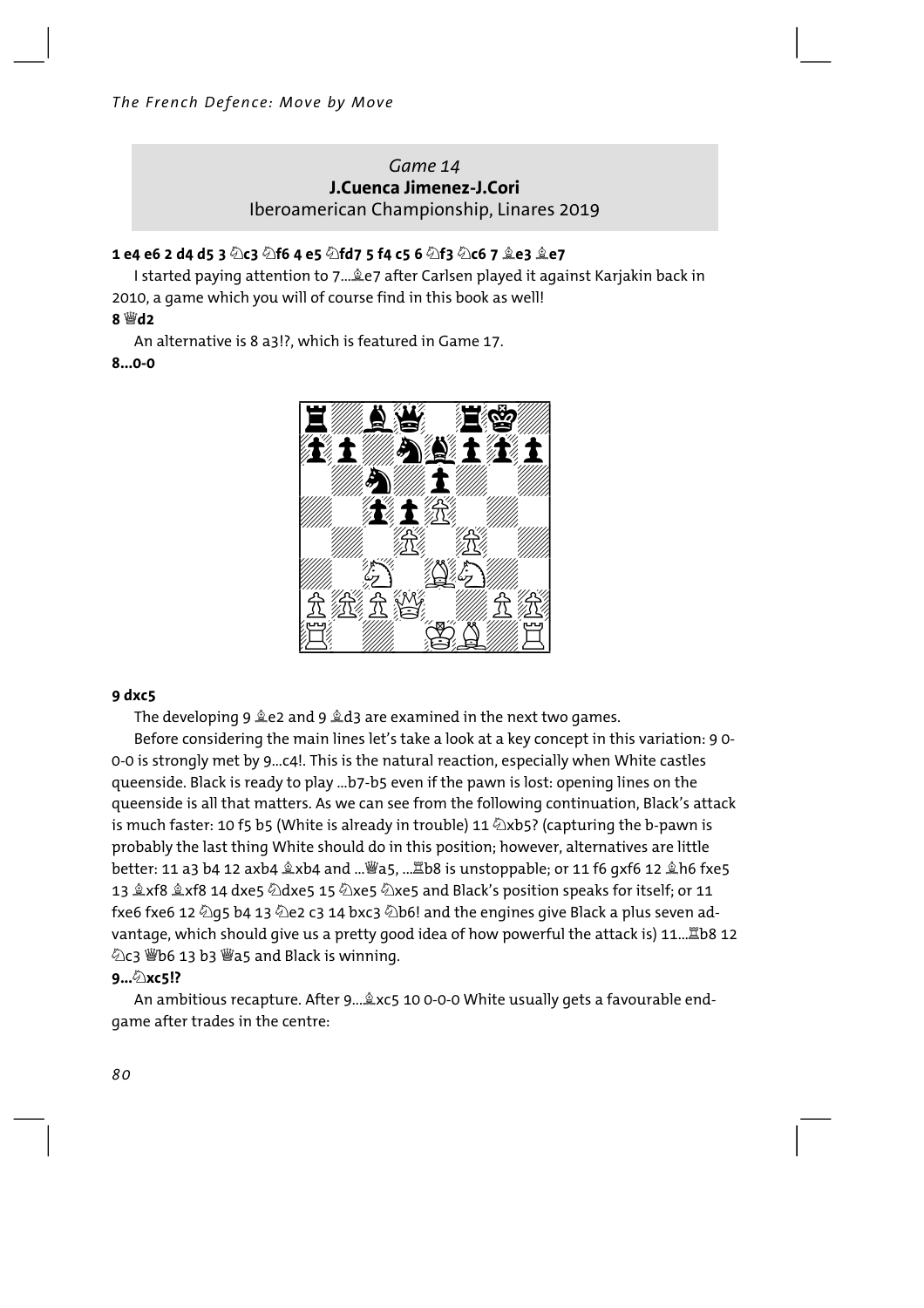

a) 10...豐b6 11 ��d4 ��xd4 12 ��xd4 ��xd4 13 ��xd4 ��xd4 14 ��xd4 (White has a space advantage and a superior bishop) 14...a6 15 h4 (15 1d1?! b5 16 2e2 2c5 17 g3 b4 18 2d4 오d7 19 오g2 ≌ac8 20 ≌he1 프c7 21 b3 프fc8 22 샇d2 was only equal in E.Torre-N.T.S.Nguyen, Ho Chi Minh City 2015) 15...b6 16 h5 h6 17 b3 罩a7 18 曾b2 罩c7 19 罩d2 拿b7 20 拿d3 @c5 21 Qe2 with a slight advantage for White, I.Kurnosov-Ouang Liem, World Rapid Championship, Khanty-Mansiysk 2013.

b) 10... [12 \$ 45] (definitely more aggressive than 10... [16] 66] 11 a3 [168]? 12 455?! (12 2xc5 ②xc5 13 @e3 is a better try) 12... @xd2+ 13 @xd2 @xe3+ 14 @xe3 f6 (freeing Black's position and gaining some initiative as well) 15 exf6  $\&$ xf6 was good for Black in I.Khairullin-S.Gagare, Doha 2015; e.g. 16 g3 2g4+ 17 \$e2 e5! 18 fxe5 (or 18 1xd5 \$e6) 18... 2gxe5 19 ②xe5 ②xe5 20 Isd5 ĝq4+ and 21... ĝf3, winning the exchange.

#### 10 0-0-0 a6 11 h4 b5

GM Cori had played this position before: 11...  $\mathcal{L}[G]$ ? 12  $\&$  d3 (now Black has to be on the lookout for  $\&$ xh7+ ideas; 12  $\&$ b1  $\&$ d8!? 13  $\&$ f2 b6 could be a reason not to play a quick missed an almost decisive variation: 13  $\&$ xh7+!  $\&$ xh7 14  $\&$ a5+  $\&$ a8 15  $\&$ e2 a6 16 h5 and the attack is hard to stop. The fact that the c5-knight is potentially loose changes the whole picture. Black should have played 12...b6!?, when 13  $\&xh7 + \&xh7$  14  $\&x_95 + \&y_98$  15  $\&y_82$  q6 16 h5 fails to 16... & xq5 17 fxq5 We5 since the knight is protected here.

#### 12 <sup>金</sup>d3

The natural-looking 12  $\circledast$ b1 b4 13  $\circledast$ xc5 (if 13  $\circledast$ e2 the further 13...a5! is good for a gueenside attack and frees the c8-bishop via a6) 13... 2xc5 14 2a4 (not 14 2e2 a5! again) 14... La7 results in a complex position. I like the fact White cannot establish a stable blockade on the d4-square.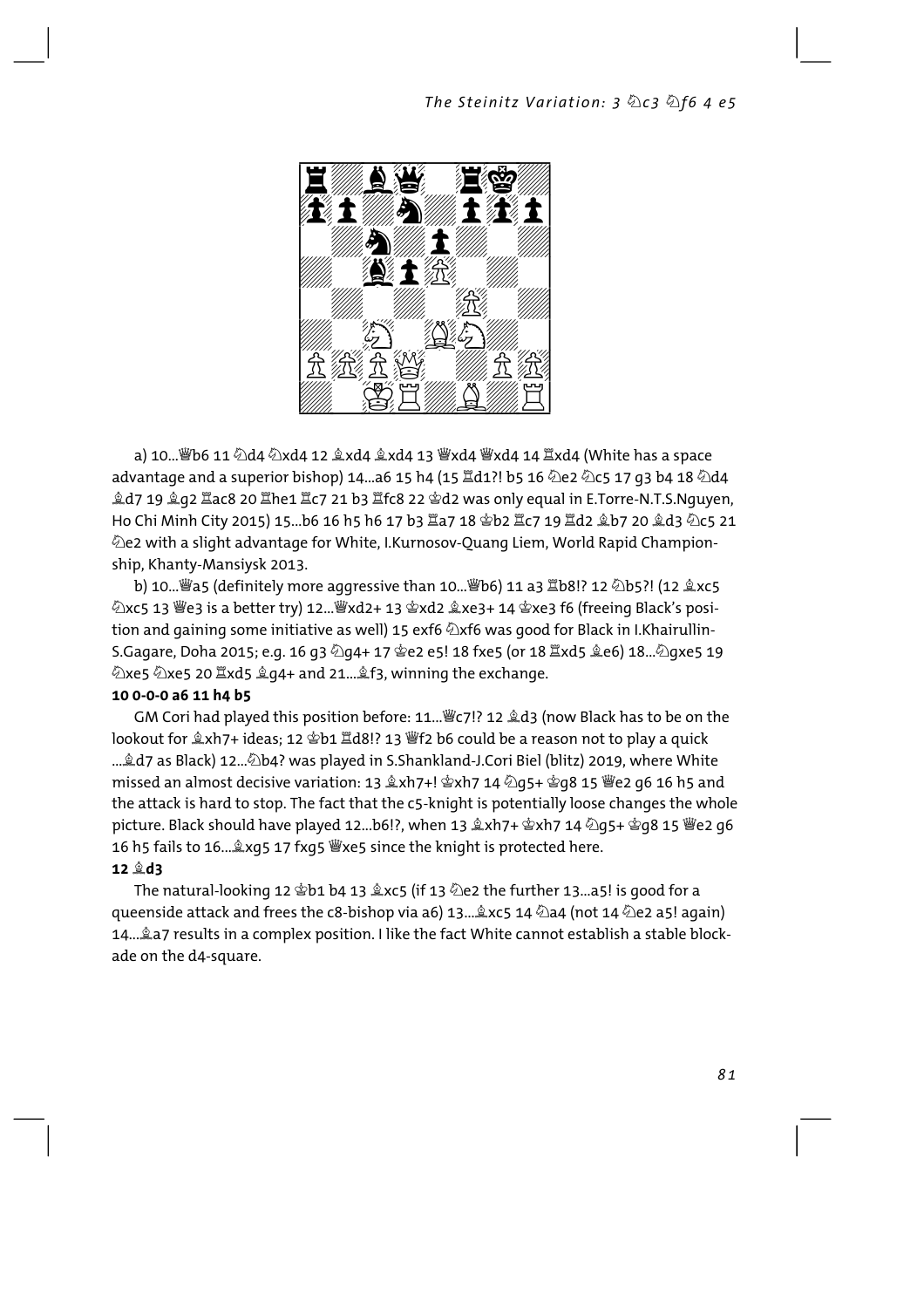

#### $12 \ldots \hat{\diamond}$  b4?

Unfortunately for Black this move allows a fatal sacrifice on h7. Instead:

a) 12...d4?! 13  $\&$ xd4  $\&$ xd4 14  $\&$ xd4  $\&$ xd3+ (as usually happens in positions like this Black has to double-check before capturing on d4: 14... Wxd4? 15  $x + 1$ oses the queen and the game) 15 Wxd3 & b7 and I don't think Black compensation is enough.

b) 12... 2xd3+ 13 Wxd3 (13 cxd3?? loses a piece to 13...d4) 13...b4 (or 13... 2b4 14 Wd2 I.Lopez Mulet, Spanish League 2018, where White's kingside attack looks faster than Black's on the queenside.

#### 13 b1?

As in the Shankland-Cori game above, White could sacrifice with 13  $\&$ xh7+!  $\&$ xh7 14 ②q5+, when Black is defenceless:

a) 14... \$ 96 15 f5+ exf5 (15... \$ xf5 16 h5 is mate in 8 according to Stockfish) 16 h5+ \$h6 17 Zxf7+ wins the queen.

b) 14... \$h6 15 f5 also wins.

fxq5 Wc7 18 hxq6 fxq6 19 Lh6 and White's attack is just too strong.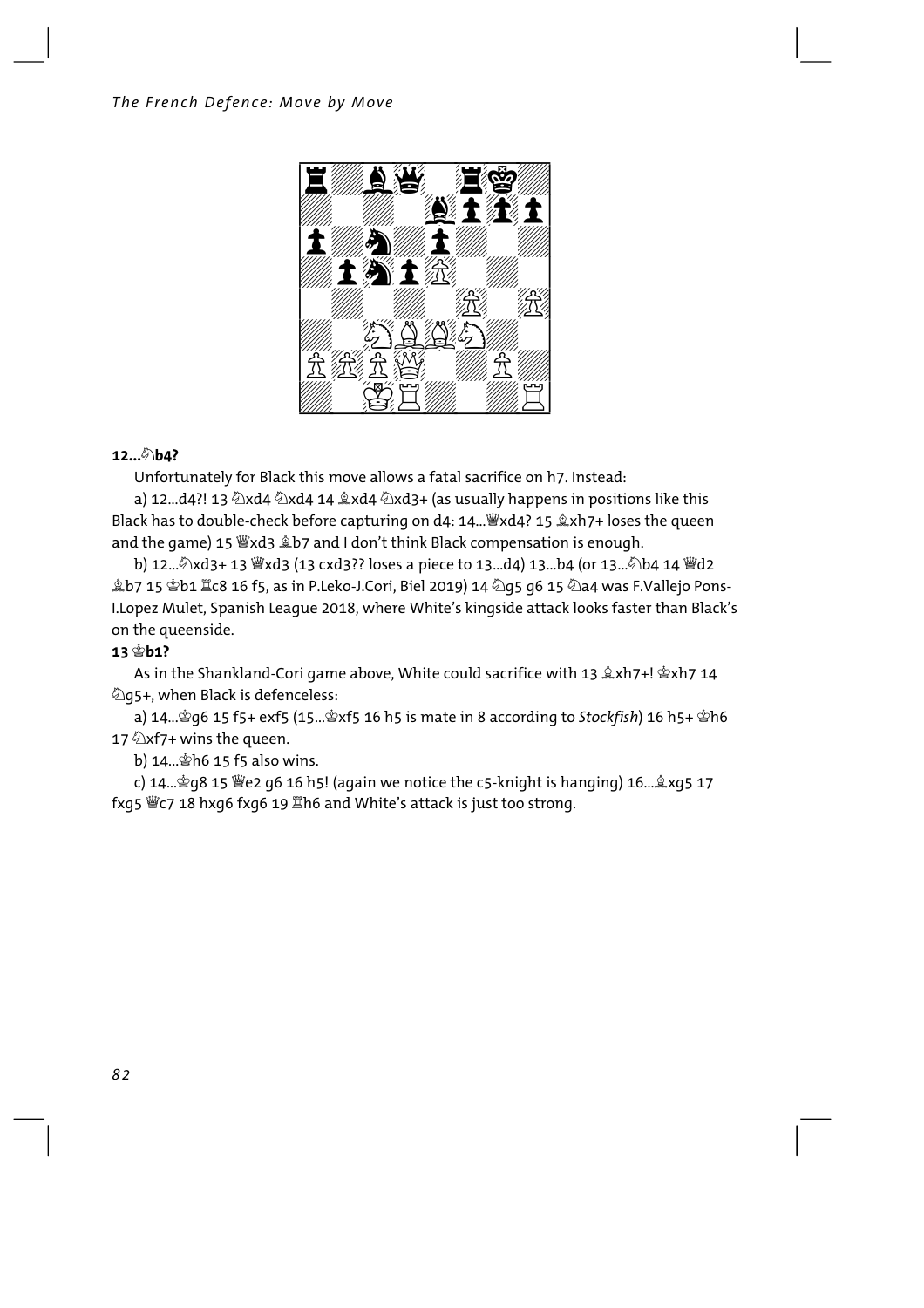

**Question:** Black should take the d3-bishop now. The question is: how?

#### Answer: 13... bxd3!

Clearing the way for the b5-pawn. After 13... 2 cxd3 14 cxd3 (now the b4-knight lacks good squares) 14...②c6 (14...d4 15 ②xd4 拿b7 is not as good as it looks: White keeps the upper hand with 16 f5! and unfortunately for Black there is not much compensation) 15  $\&$ d4 ②xd4 16 &xd4 &d7 17 ②e2 White is slightly better. Although material is equal, White has more space and Black's bishops are not active. 14 cxd3

**Question:** A critical middlegame situation, and with so many decent-looking moves available for Black, it is not easy to choose. What would you play?

#### $14...b4?$

Answer: This seems to be mistimed. Black should prefer 14...a5 15  $\overline{\mathscr{C}}$  (or 15  $\triangle$ xb5  $\triangle$ a6 16 Wez  $\Xi$ c8) 15...b4 (only now) 16  $\Omega$ e2  $\Omega$ a4 with chances for both sides.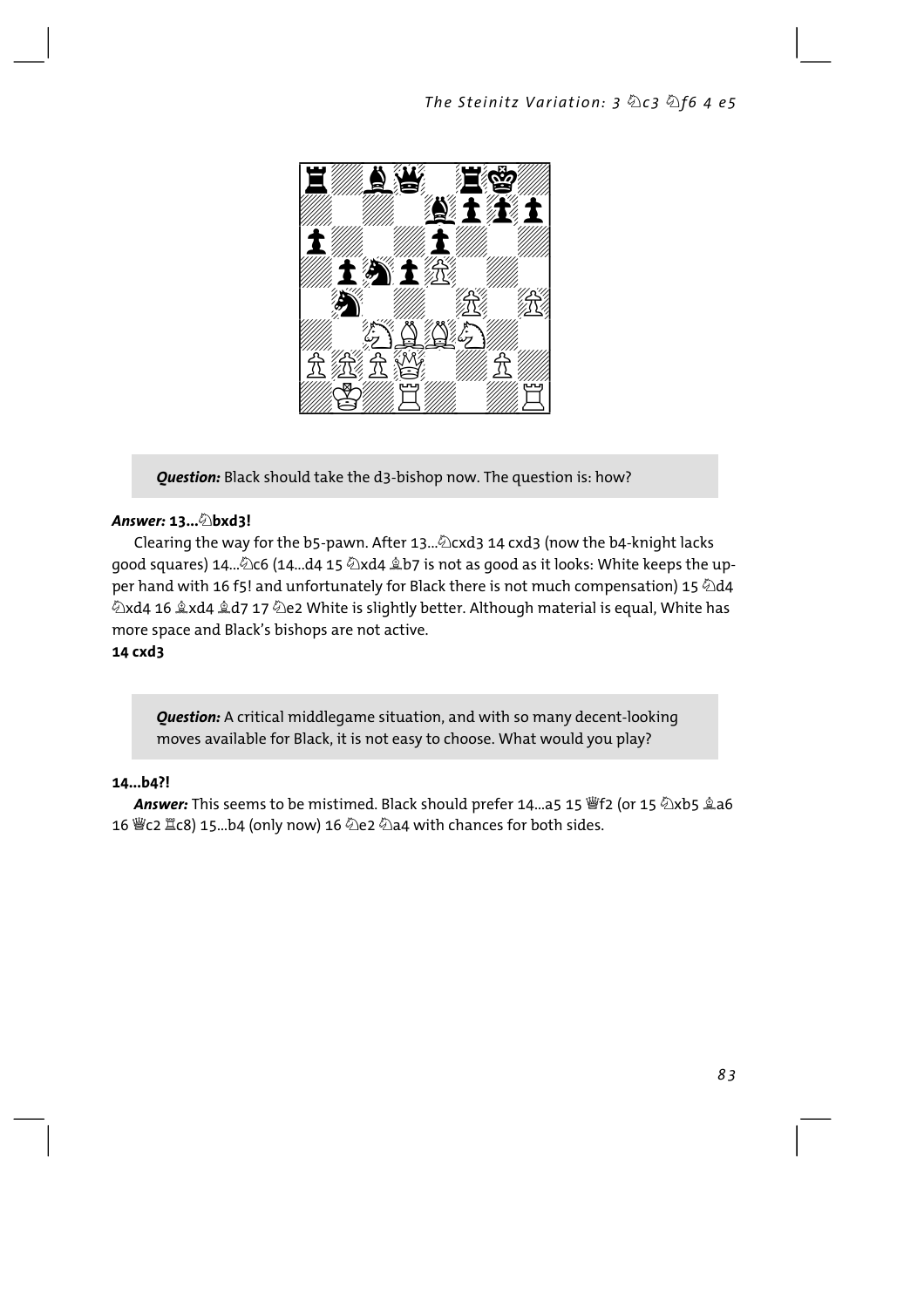

**Question:** Now the critical decision is on White's side. What is the best continuation?

#### 15 2e2?!

Answer: Black takes over the initiative after this. Instead, White has the in-between move 15  $\&$ xc5!. Giving up the bishop pair in an open position is not usually recommended, but this is an exception to the rule because Black in unable to activate the bishops in time: 15...இxc5 (if 15...bxc3 16 Wxc3, Black loses a pawn for nothing) 16 2a4 இe7 17 d4 and in this rather more closed position, White's knight pair is better than Black's bishops.

#### 15... d7

This line from Stockfish is also worth considering: 15...a5 16 \\vid C1 d4 17 \&xd4 (or 17 Black is not worse at all.

#### 16 g4  $\Xi$ c8

Putting the other rook here after 16... Wb8 17 2ed4 里c8 is another option. Not 16... \$b5?! 17 \$xc5! \$xc5 18 f5 and White is clearly better, since both \ffa and f5-f6 are huge threats.

#### 17 *Deda* b3!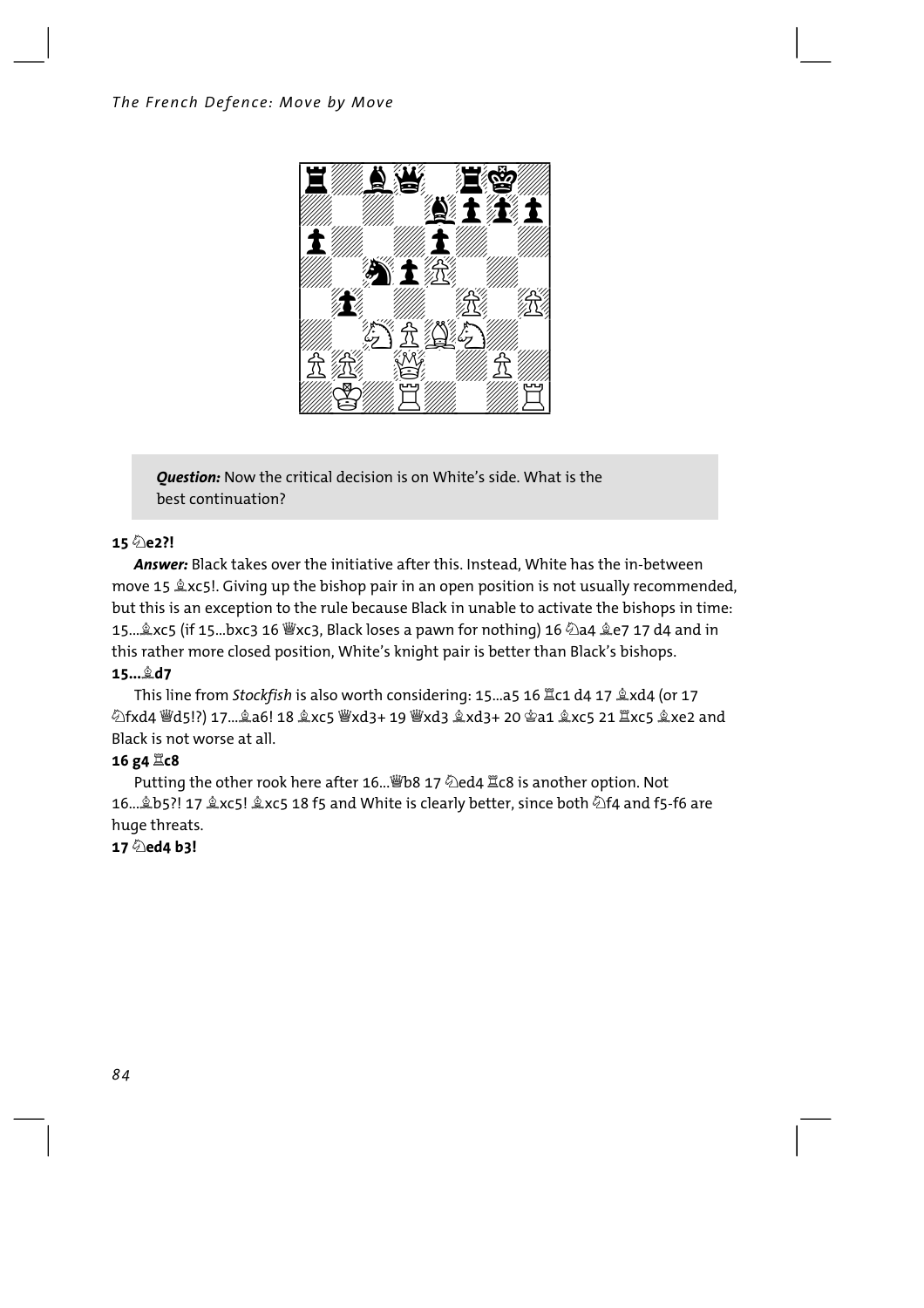

Black spares no expense in opening the queenside.

#### 18 2xb3

**Question:** What was Black planning against the natural 18 a3 -?

Answer: Black has a strong attack after 18... b5! 19 2xb5 (or 19 2e1 2a4, when sacrifices like ... & xa3 are likely to happen sooner or later) 19...axb5, followed by ... 4a4 and ...b5 $b4.$ 

#### 18... *Axb*3 19 axb3 a5 20 f5 *Lb4*

Naturally, taking the f5-pawn opens the g-file seemingly aiding White's kingside attack, though 20...exf5 21 gxf5 &xf5 22 Wg2 or 22 h5 is far from clear. Maybe Black was looking for a forced variation.

#### 21 幽f2

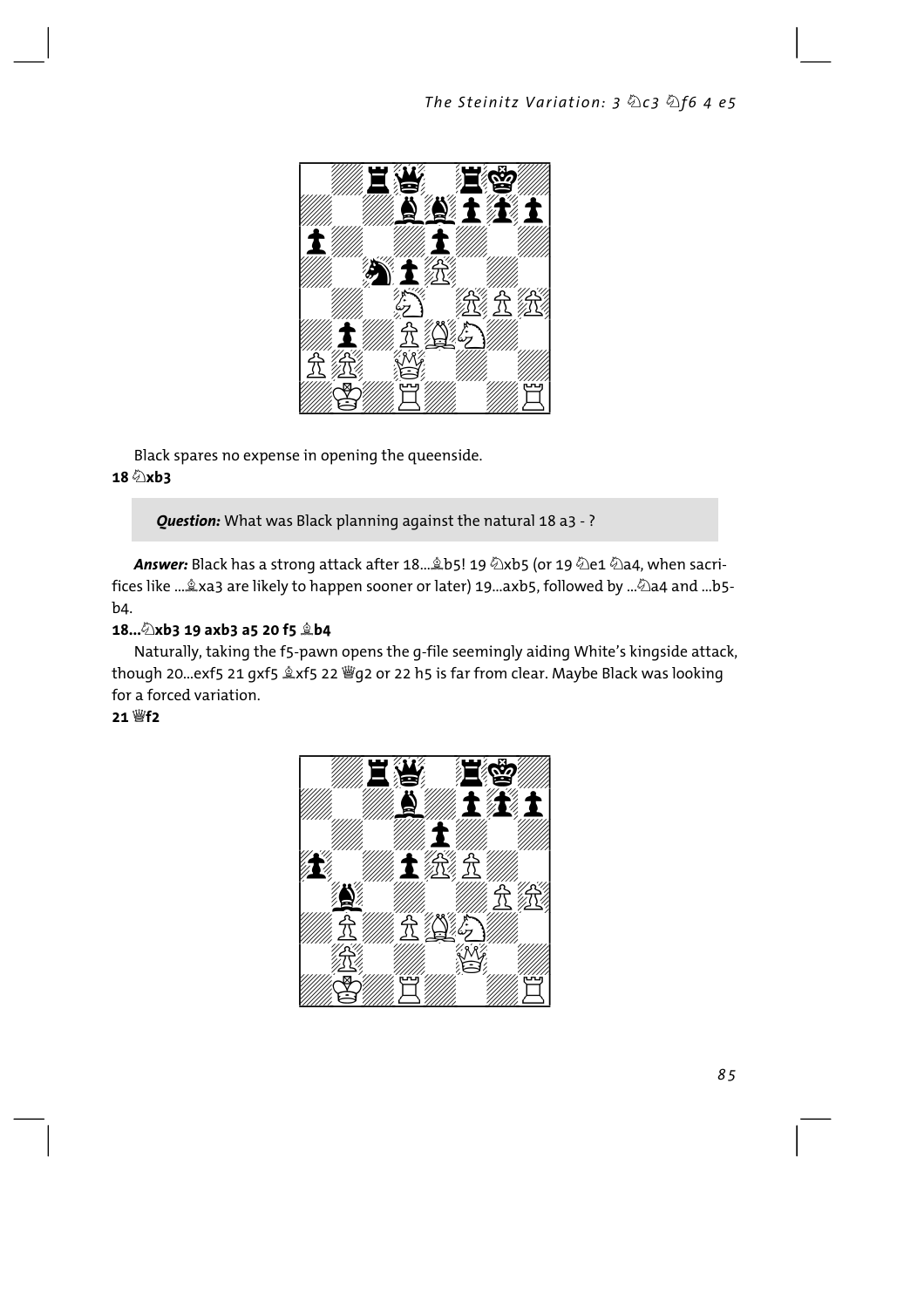#### *The French Defence: Move by Move*

#### **21...Ëc7?!**

As before, making a move like 21...exf5 is quite difficult in practice. After 22 qxf5  $\&$ xf5 23 營g3 Black has to continue with something like 23... 南8 24 公d4 拿e6 25 罝hg1 罝g8, which seems quite passive, although I don't see a way for White to break through and engines assess the resulting position as equal.

The engines like 21...a4!?, which would also be hard to play in a real game! Then 22  $2b6$ (not 22 f6?  $\equiv$ a5) 22... $\equiv$ e7 (not 22... $\equiv$ e8? 23  $\equiv$ d4) 23 f6 looks quite scary for Black, yet 23...qxf6 24 exf6  $\mathcal{L}$ xf6 25  $\mathcal{L}$ d4 e5! is again unclear, to say the least.

#### **22 f6! a4**

Touching the kingside pawns is fatal for Black: 22... $q6$  23 h5 or 22... $qxf6$  23  $\triangleq$ h6 and White's threats are all over the place.

#### **23 fxg7 Îfe8?**

This allows White the upper hand. 23... $\mathbb{E}$ fd8 was correct, so that 24  $\oslash$ q5 can be met by 24... e8. Note that 24 gb6 is nothing to worry about, since 24... Such 25 gxd8? axb3 wins for Black.

#### **24 Ìg5 Îe7 25 Îc1 Ëa5 26 Îxc8+ Íxc8**



Quite a chaotic position where it is easy for either side to make a mistake.

*Question:* How should White continue here?

#### **27 bxa4?!**

Answer: This gives the initiative away. White should have played 27  $\&$  b6!  $\&$  b5 (or 27... Wa6 28 bxa4 Wxa4 29 Wc2) 28 bxa4 Wxd3+ 29 Wc2, trading queens off for a clear advantage in the endgame. Black can't avoid this since 29... Wa6? runs into 30 Wxh7 mate. **27...Ía6!** 

Now Black comes back into the game, at least for the moment.

#### **28 Ëc2 d4?**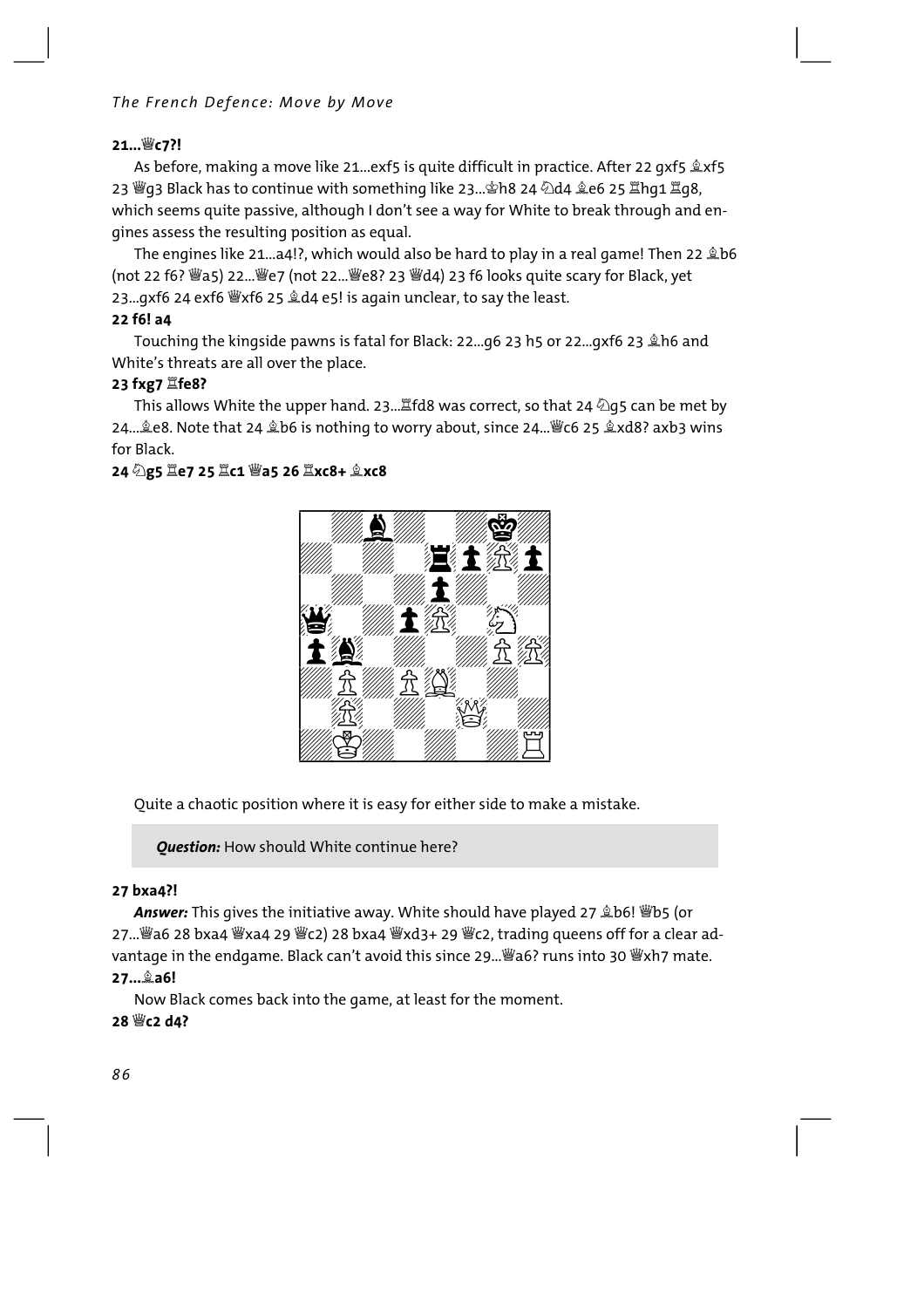As we've already noted, it is easy to make mistakes in such a complex position. Black draws.



**Question:** Find the decisive continuation for White.

#### 29 <sup>金</sup> f4?!

Answer: There was no need to touch the bishop. After 29 2e4! \$xq7 (or 29...dxe3 30 公f6+ 含xq7 31 d4!! followed by 曾xh7) 30 公f6 (preventing ... Lc7 in view of 公e8+) 30... La7 (or 30...dxe3 31 d4 again) 31 2g5 White should be winning.

#### 29... LC7 30 曾d1 鱼b5!!

The only way for Black to carry on the attack. 30... $\triangle$ c3 is insufficient in view of 31  $\triangle$ e4 置b7 32 置h2 and, believe it or not, Black is running out of threats.

#### 31 axb5  $\Xi$ a7

Now White is the one who must play precisely not to lose on the spot.

#### 32 營f3?

The final mistake. The little nuisance move 32 b6! allows White to hold: 32... Wa2+ (or 32....置a8 33 b7!) 33 <e>2 (there is no check on the c-file now!) 33....置a5 34 ②e4 and Black must take the perpetual with 36... Wa4+ 37 \$b1 Wa2+ etc.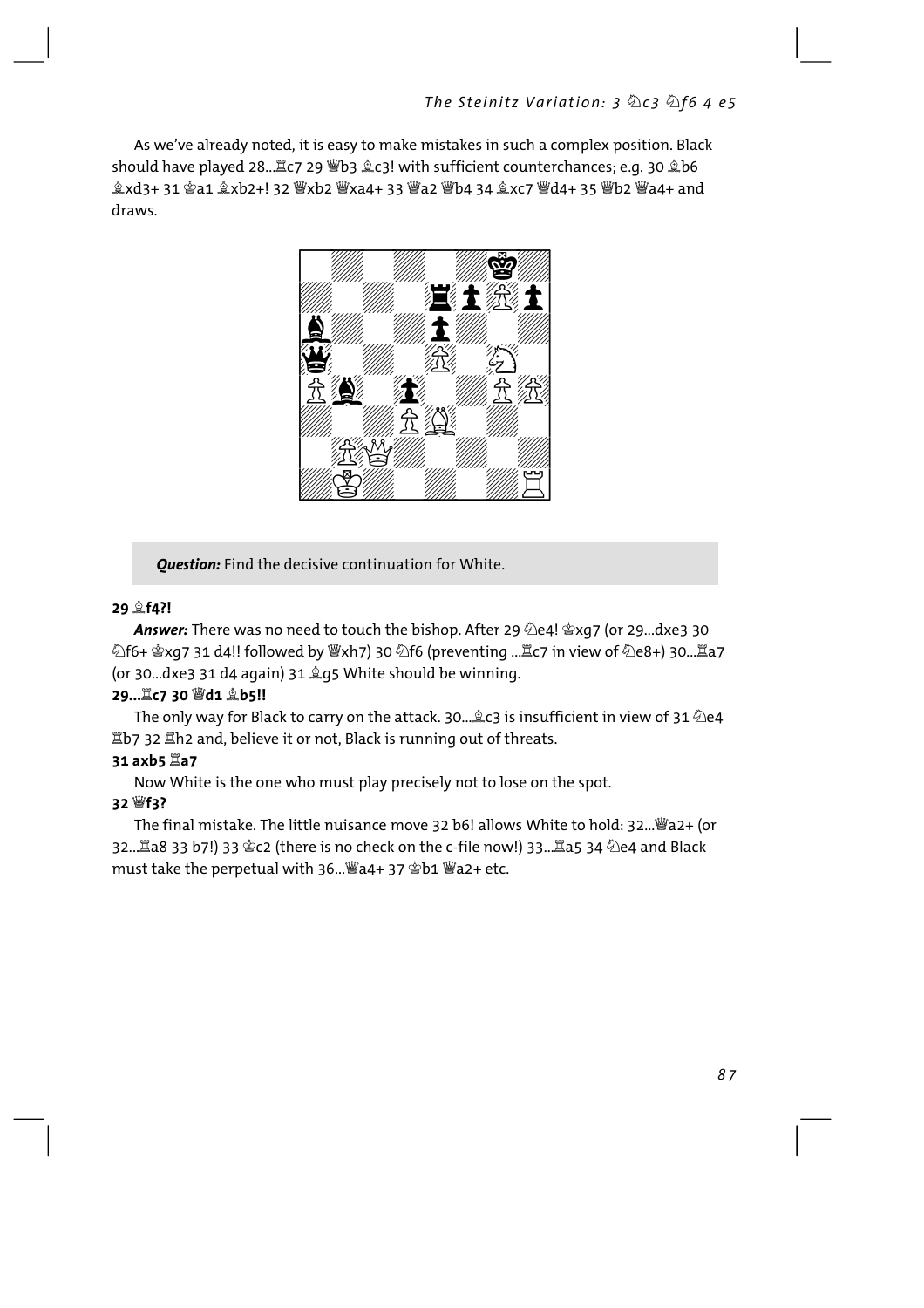

**Question:** Can you find the forced win for Black?

#### Answer: 32... ||a1+! 33 宫c2 耳c7+ 34 宫b3 耳c3+!!

Black breaks in on the dark squares for mate in six.

35 含xb4

Or 35 bxc3 豐xc3+ 36 會a2 豐c2+ 37 會a1 拿c3 mate.

35... 響xb2+ 36 含a5 響a3+ 37 含b6 響c5+ 38 含a6

Or 38 曾b7 豐xb5+ 39 曾a8 罝a3 mate.

38... 日a3+ 39 含b7 耳a7+ 40 含b8 響c7 mate

Game 15 S.Karjakin-Ma.Carlsen Wijk aan Zee 2010

#### 1 e4 e6

As far as I can tell, the 16th world champion is not a huge French fan, so, as I still remember several years later, I was quite happy to see this move being played by Magnus! The game we are about to examine is the one that first caught my attention regarding the 7... e7 line.

2 d4 d5 3 ��C3 ��f6 4 e5 ��fd7 5 f4 c5 6 ��f3 ��c6 7 ��e3 ��e7 8 ��d2 0-0 9 ��e2

The alternative development 9  $\triangle d3$  is the subject of the next game.

 $9...a6$ 

This is the most natural plan for Black. Other approaches I would consider are:

a) 9...cxd4 10 2xd4 2xd4 11 2xd4 2b8!?, followed by ... 2c6.

b) 9...b6!?, overprotecting c5 before playing ...f7-f6. We will see this plan in action in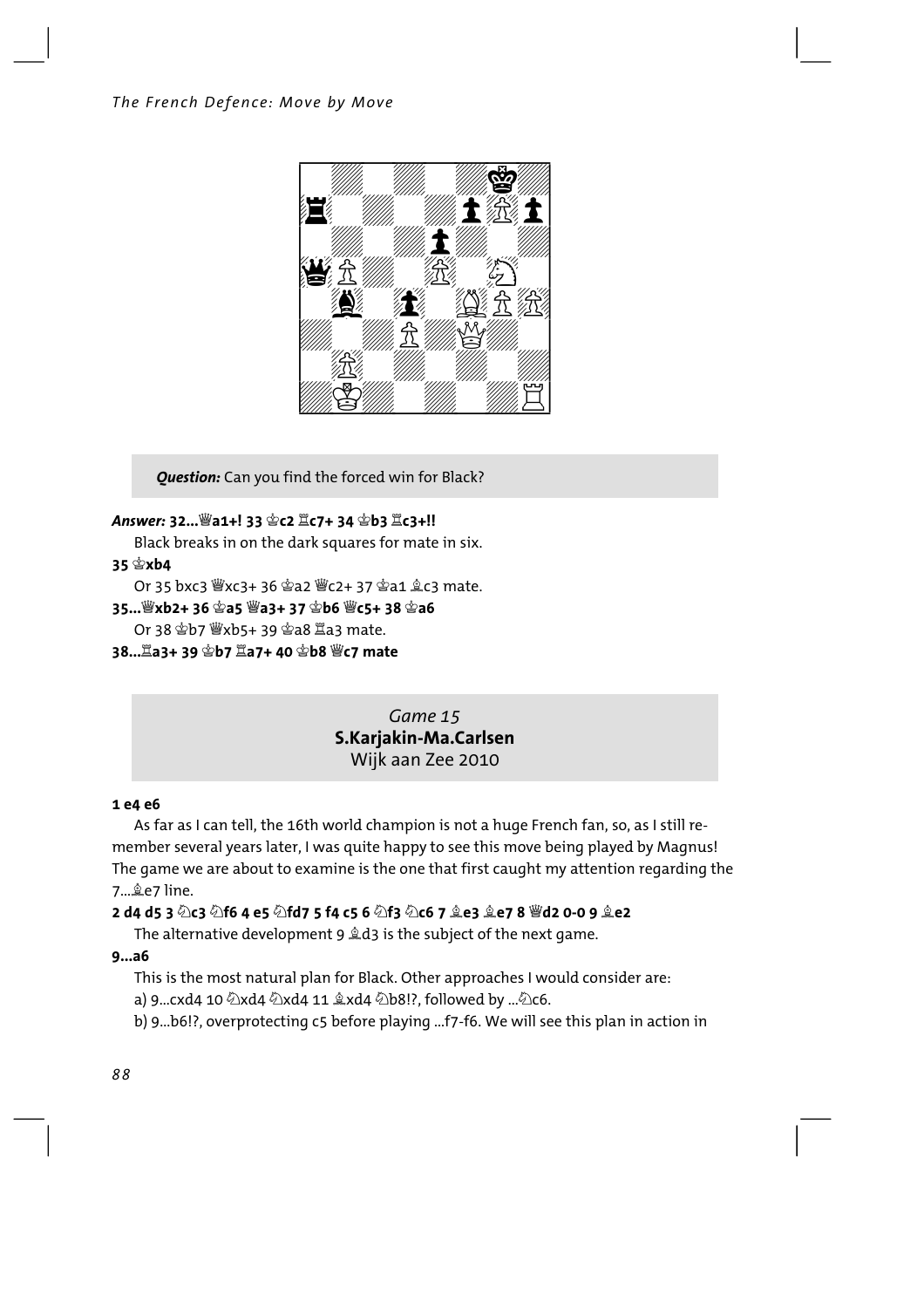### Game 17.

#### 10 0-0 b5 11 \$h1

White has also tried 11  $\&$ d1!?, clearing the path for c2-c3 to reinforce the centre:



a) 11..., [6] 06 12 c3 a5 13  $2f2$  b4!? (this is likely an improvement on 13...f5 14 exf6  $2x$ f6 15 dxc5 拿xc5 16 拿xc5 豐xc5+ 17 豐e3 豐xe3+ 18 ②xe3 as in D.Swiercz-l.Nyzhnyk, Philadelphia 2018, where White's pawn structure was healthier in the endgame) 14 f5 a4 (14...exf5?! 15 @e3 is good for White, as both the d5- and f5-pawns are hanging) 15 f6 may have been what Black was concerned about, and given the chance I might play White, but the resulting position is quite unclear.

b) 11...b4! (the plan of ...b5-b4 and ...a6-a5, releasing the c8-bishop via a6, is worth remembering, and Black does not need to attack a knight on c3 in order to play it) 12 c3 a5 13 单f2 (after 13 ଧf2 營b6 and ...உa6, Black's queenside counterplay is guaranteed, so White frees the e3-square for the d1-knight thus preparing f4-f5; however...) 13...f6! (Black is active on both sides of the board and applies maximum pressure to the white centre) 14 @e3 (neither 14 dxc5?! fxe5 nor 14 f5?! fxe5 15 fxe6 \frac{16 dxe5 \diple4 is what White is looking for: while 14 exf6?!  $\&$ xf6 only helps Black, since the d1-knight would want to go to f2 in this position) 14...fxe5 15 fxe5 2a6 16 公c2 營c8 was Y.Kryvoruchko-M.Bluebaum, Baku Olympiad 2016. Engines evaluate this position as equal. Personally I slightly prefer Black, whose game is easier in view of the great play on the queenside.

#### $11...$  (2 a 3

As we've just seen, if 12 @d1 then 12...b4! and ...a6-a5 is an effective plan for Black.  $12...207$ 

Now 12...b4?! is not as accurate in view of 13 axb4 cxb4 14  $\Diamond$ a4, when Black's c5-pawn is gone and hence so is the pressure on the centre. What's more, it is going to be easier for White to play f4-f5 since ...c5xd4 is no longer an option.

#### 13 **Ead1 Eac8**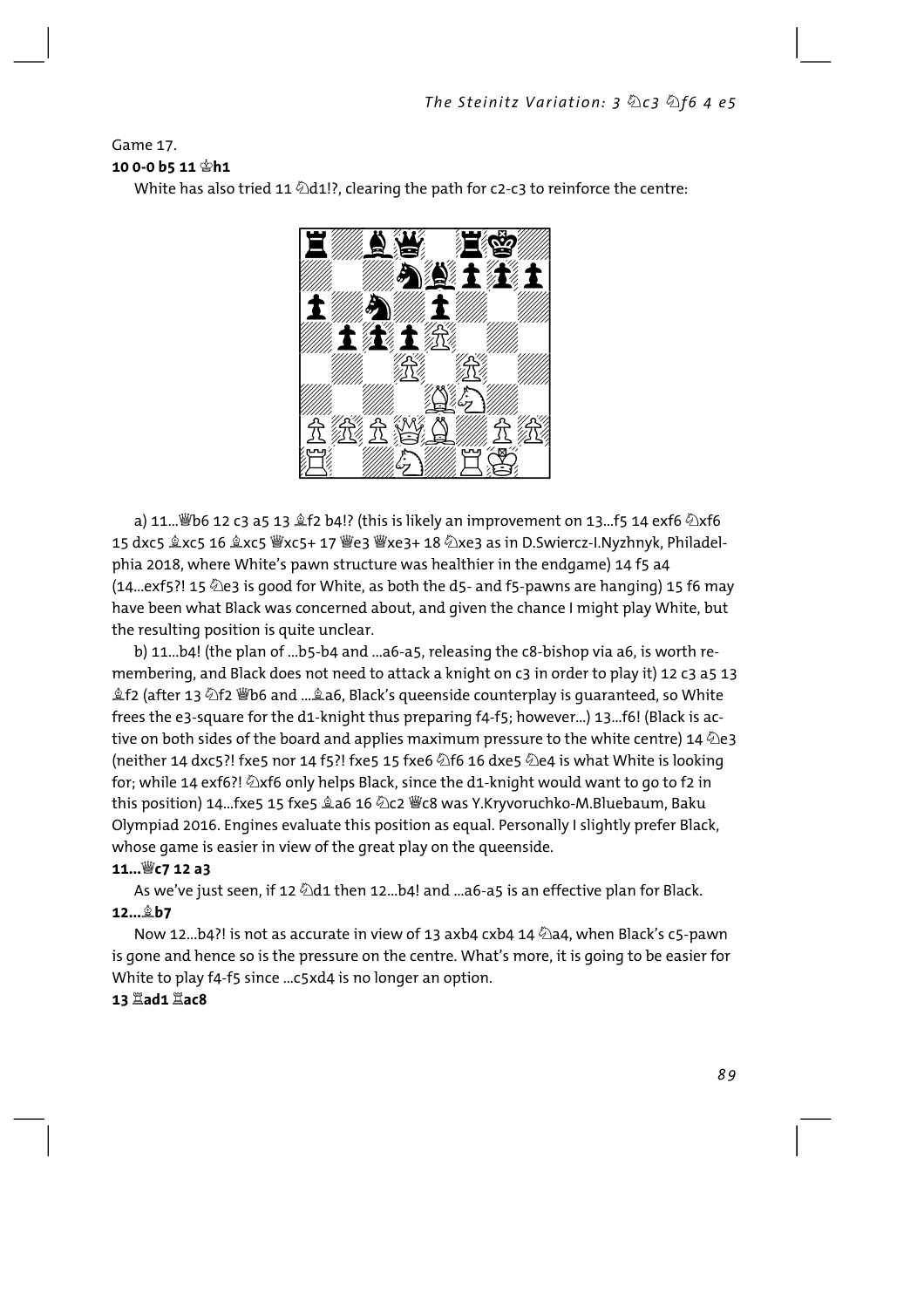

Black gets all his pieces out before commencing operations in the centre.

#### 14 We1

The opening of c-file is imminent. If 14 dxc5  $\&$ xc5 15  $\&$ xc5  $\&$ xc5 16  $\&$ d4 then 16... Ifd8!? (while it seems useless to place the rook on a closed file, the reality is that it 14...cxd4 15 2xd4 2xd4 16 2xd4 2c5 17 曾h4?!

White won't be able to create an attack in time. 17  $\frac{w}{w}$ f2 was preferable, although 17... & xd4 18 Wxd4 (if 18 Exd4 f6!, Black's timing couldn't be better, as both the white queen and d4-rook are misplaced) 18... Fest is at least for Black, who will trade queens off, double rooks on the c-file, and has potential breaks like ...f7-f6, ...q7-q5 and ...a6-a5, ...b5-b4.

#### 17... xd4 18  $\mathbb{Z}$ xd4 f6!

One of the most popular French ruptures. Black is much better here because White's pieces are lacking coordination and, even more relevant, his central dominance is over. 19 *L*d3

If 19 exf6 axf6, Black has strong pressure on the f-file.

#### $19...h6$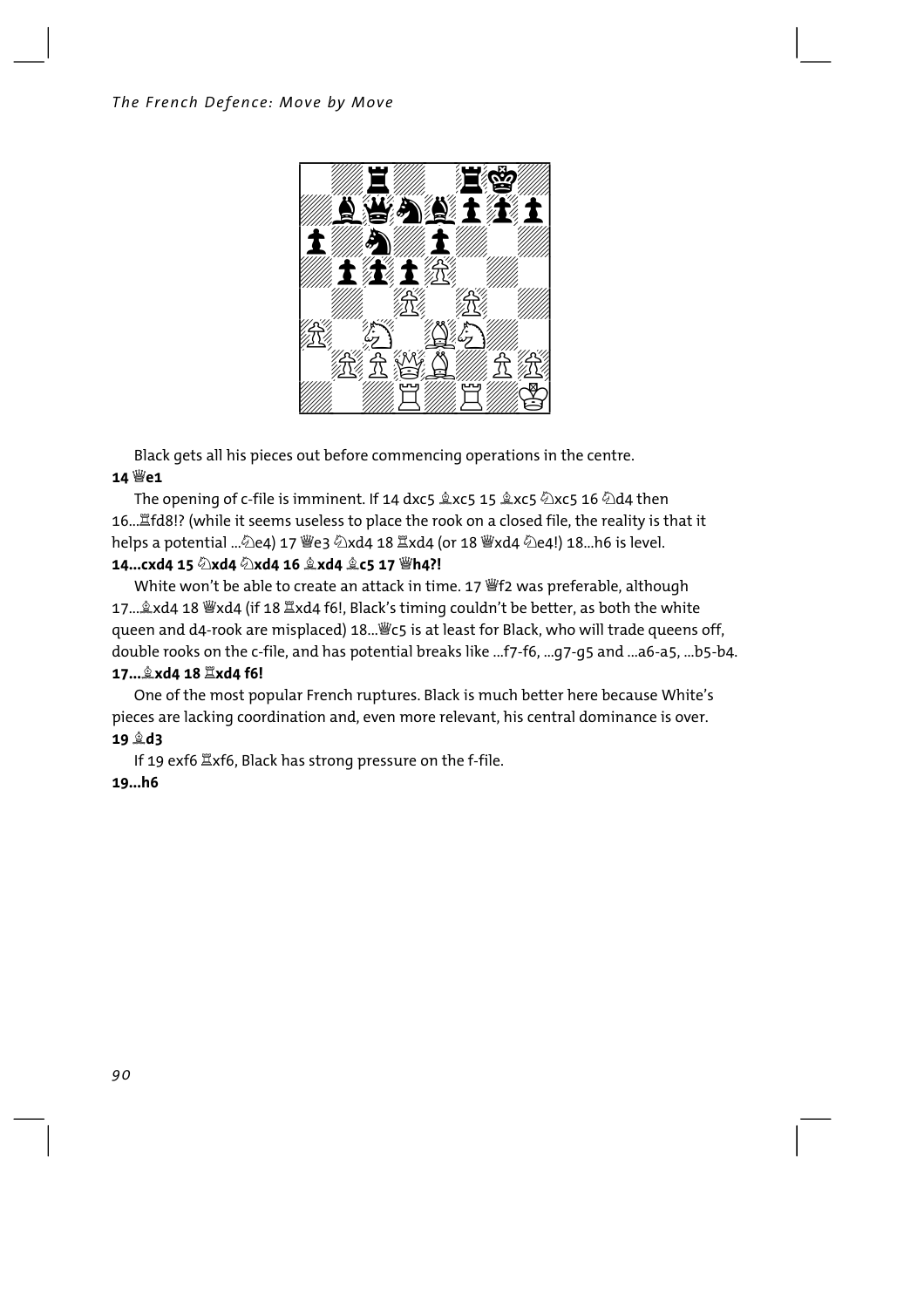

#### 20 exf6

**Question:** How should Black react to 20  $\mathcal{Q}_q$  4 - ?

Answer: Most of us would be tempted to play 20... [6] both attacking the d4-rook and protecting e6. However, White finds counterplay after the unexpected 21  $\triangle xds$ !. For example:

quite an unusual perpetual check!

b) 21...拿xd5 22 Ixd5 exd5 (or 22...f5 23 뺱f3 exd5 24 뺱xd5+ 솧h8 25 뺱xd7) 23 뺱xd7 and Black still has to deal with White's counterplay on the light squares.

cient way to stop the checkmate: 23.... Ltd8?! 24 exd7 空f8 25 dxc8 s @ vkc8 26 sh7 is just too dangerous for Black) 24 cxd3 @c5 gives Black a rook and two minor pieces which should be stronger than White's queen. That said, the position is quite unclear especially with White having a passer on e6.

The correct response is 20... ⁄ e5! 21 exf6 (not 21 b4? fxe5 22 fxe5 4 xd3 and wins thanks to the backranker on f1) 21... Exf6, when Black keeps a big advantage.

#### 20... Ixf6 21 f5

After 21 響g3 Icf8 22 If3 it seems that White is stabilizing, but Black has 22....... [2] h8! and there is not much White can do to stop ... (2) c6.

#### 21... Lcf8 22 里g1 2c5!

This is better than winning the exchange after 22...e5 23 2xd5 &xd5 24  $\&$ xd5 2b6 25 彎e4 公xd5 26 營xd5+ 含h8 27 罩e1, when White's position is not easy to crack.

#### 23 fxe6 2xe6 24 骂g4

White's lack of piece coordination is seen in the following line: 24  $\triangle$ xd5  $\triangle x$ d5 25  $\triangle x$ d5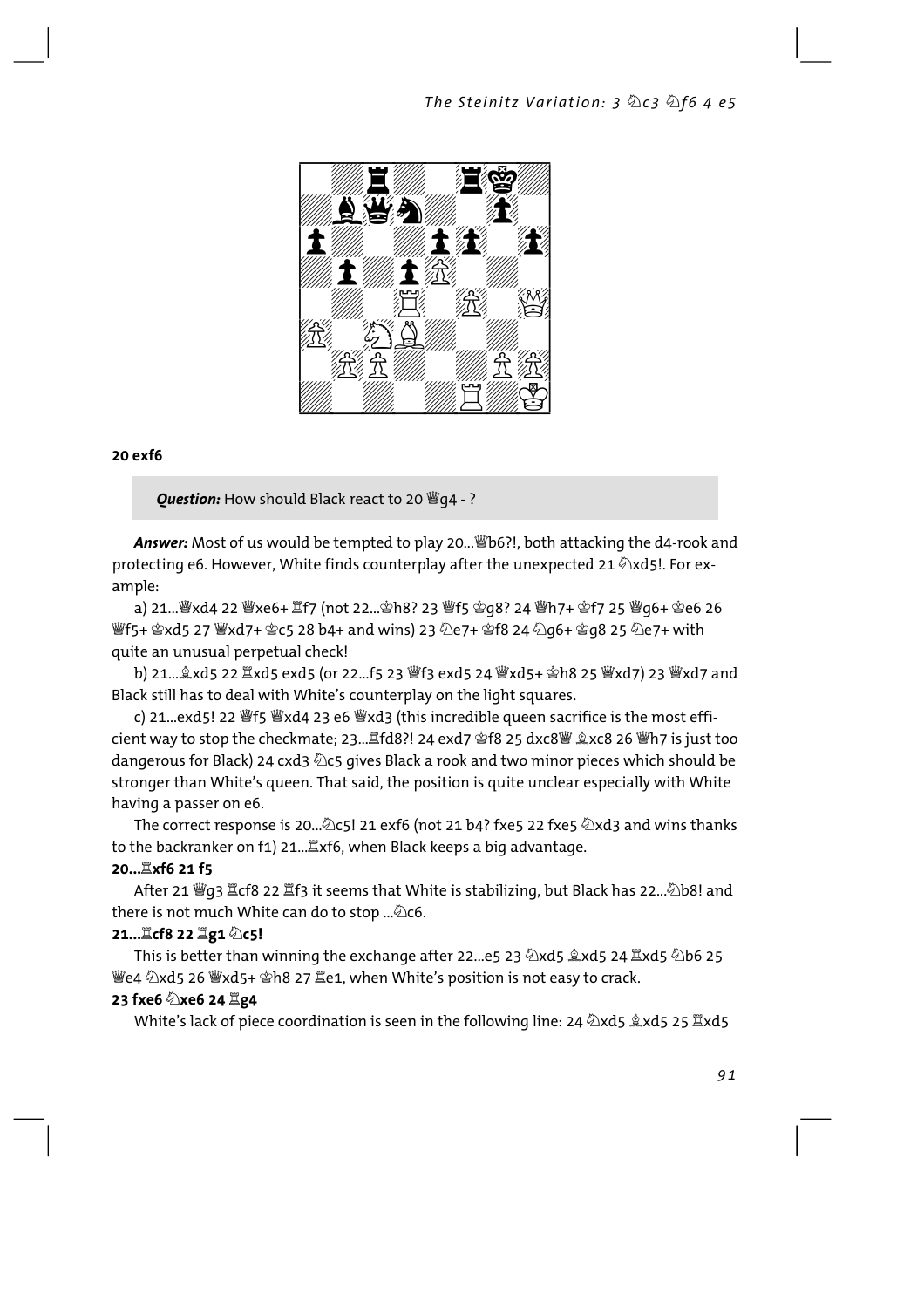#### The French Defence: Move by Move

②f4 26 Hd4 Wc5 27 c3



**Question:** Once again, it looks like White is stabilizing. However, Black has a powerful tactic. Can you spot it?

Answer: Black wins with 27... 2xd3 28 Ixd3 營xg1+! 29 含xg1 If1 mate.

The same thing happens after 24  $\mathbb{Z}$ xd5  $\Diamond$ f4! 25  $\mathbb{Z}$ d4  $\mathbb{Z}$ b6 (again the white rook has no good squares to go to) 26 Eb4 (26 Exf4 Exf4 is just winning) 26... 2xd3 27 cxd3 Wxq1+ 28 含xg1 置f1 mate

24…②f4 25 響g3 響e7



#### 26  $\Sigma$ xf4

White is likely to lose the exchange anyway, since ...d5-d4 and ... &c8 was a huge threat. For example: 26 h3 d4! (not 26... e8?? 27 Exf4 Exf4 28 2xd5) 27 2d1 ec8 28 Eh4 q5, fol